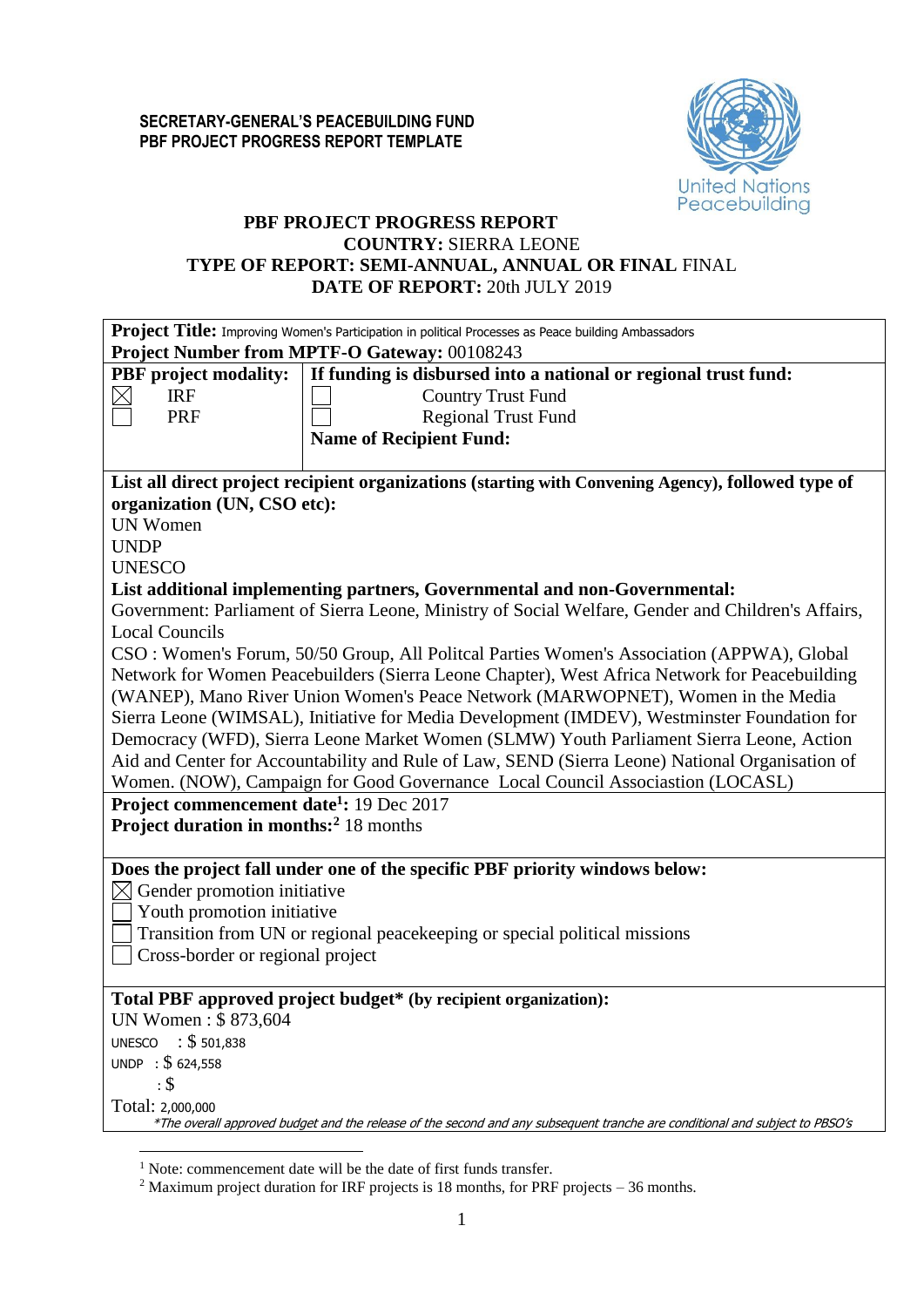approval and subject to availability of funds in the PBF account **How many tranches have been received so far:** <sup>2</sup>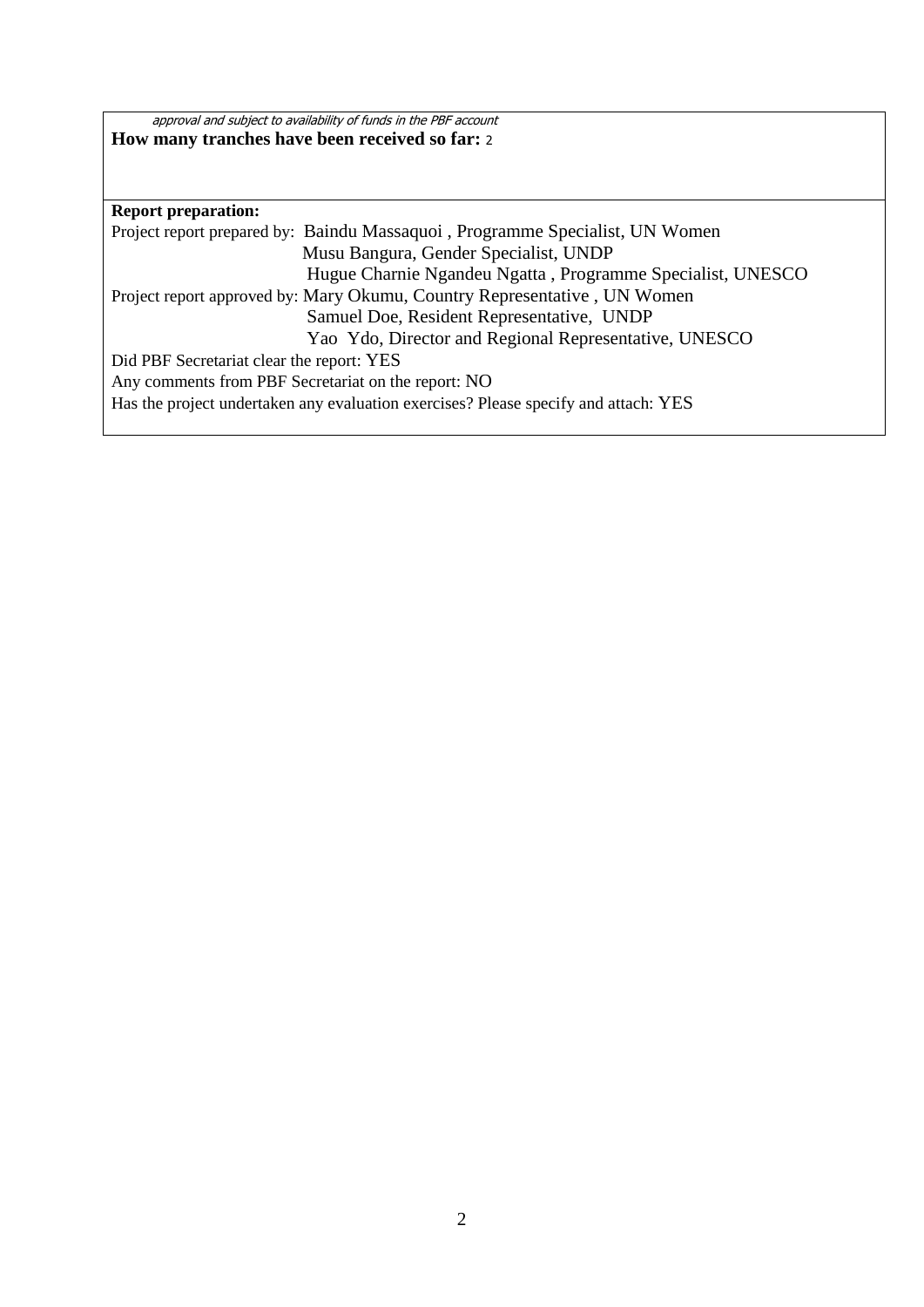#### *NOTES FOR COMPLETING THE REPORT:*

- *Avoid acronyms and UN jargon, use general / common language.*
- *Be as concrete as possible. Avoid theoretical, vague or conceptual discourse.*
- *Ensure the analysis and project progress assessment is gender and age sensitive.*

#### **PART 1: RESULTS PROGRESS**

#### **1.1 Overall project progress to date**

Briefly explain the **status of the project** in terms of its implementation cycle, including whether all preliminary/preparatory activities have been completed (1500 character limit): The project activity implementations has been completed. Under Outcome 1 the accountability frameworks for promoting women's peace and security have been developed, the National Action Plan on UNSCR 1325 II has been finalised while the Gender Equality and Women's Empowerment policy is ready and awaiting Cabinet action. Extensive consultations resulted in community ownership and participation in the drafting of the two frameworks. Outcome 2 has been achieved with women being supported to participate safely in elections and contribute to decision-making in peacebuilding processes.The Sierra Leone Female Parliamentary Caucus has been revitalized and have established strong ties with Rwanda and Kenya Female Caucus sharing best practices and experience which has resulted to positive moves taking by them together with male allies to support the Affirmative Action Bill. The project supported the National Women's Conference paving the way for women's issues to be factored into the National Peace and Cohesion Conference which is the framework for the establishment of the Commission for Peace and National Cohesion. Outcome 3 has been achieved with trained peace ambassadors contributing to community awareness and public understanding about women's positive contributions to decision making and peacebuilding. Engagements have been held with community members, parliamentarians, women's groups and the media resulting in depth conflict analysis and development of road maps for peace.

Considering the project's implementation cycle, please **rate this project's overall progress towards results to date**:

on track with significant peacebuilding results

In a few sentences, summarize **what is unique/ innovative/ interesting** about what this project is trying/ has tried to achieve or its approach (rather than listing activity progress) (1500 character limit).

One unique approach the project supported was the Gender Model Family Concept as a peacebuilding initiative. A Gender Model Family is made up of a husband, wife and their children to be a model for change and transformation in society by challenging traditional notions of gender roles and responsibilities. Gender Model Families believe that each member of the family has equal rights and thus is entitled to opportunities for empowerment, that neither the man nor the woman exerts power over the other, but they make decisions together, and share resources and their benefits. Everyone in the family should have access to and control of resources, including education, which will help them to improve how they make decisions and direct their lives. 468 families were trained on the GMF concept. Each of them trained were supported with training materials s to conduct trainings for 10 families each. This has increased awareness among family members on the multiple roles of women and limited access and control over resources thus reducing their chances for political particpation. Another unique approach utilised was the pre-engagement of male parliamentarians who champions women's issues to understand and buyin female sensitve bills before is been tabled for debate. This action has contributed to 85% male dominated parliament to easily hear and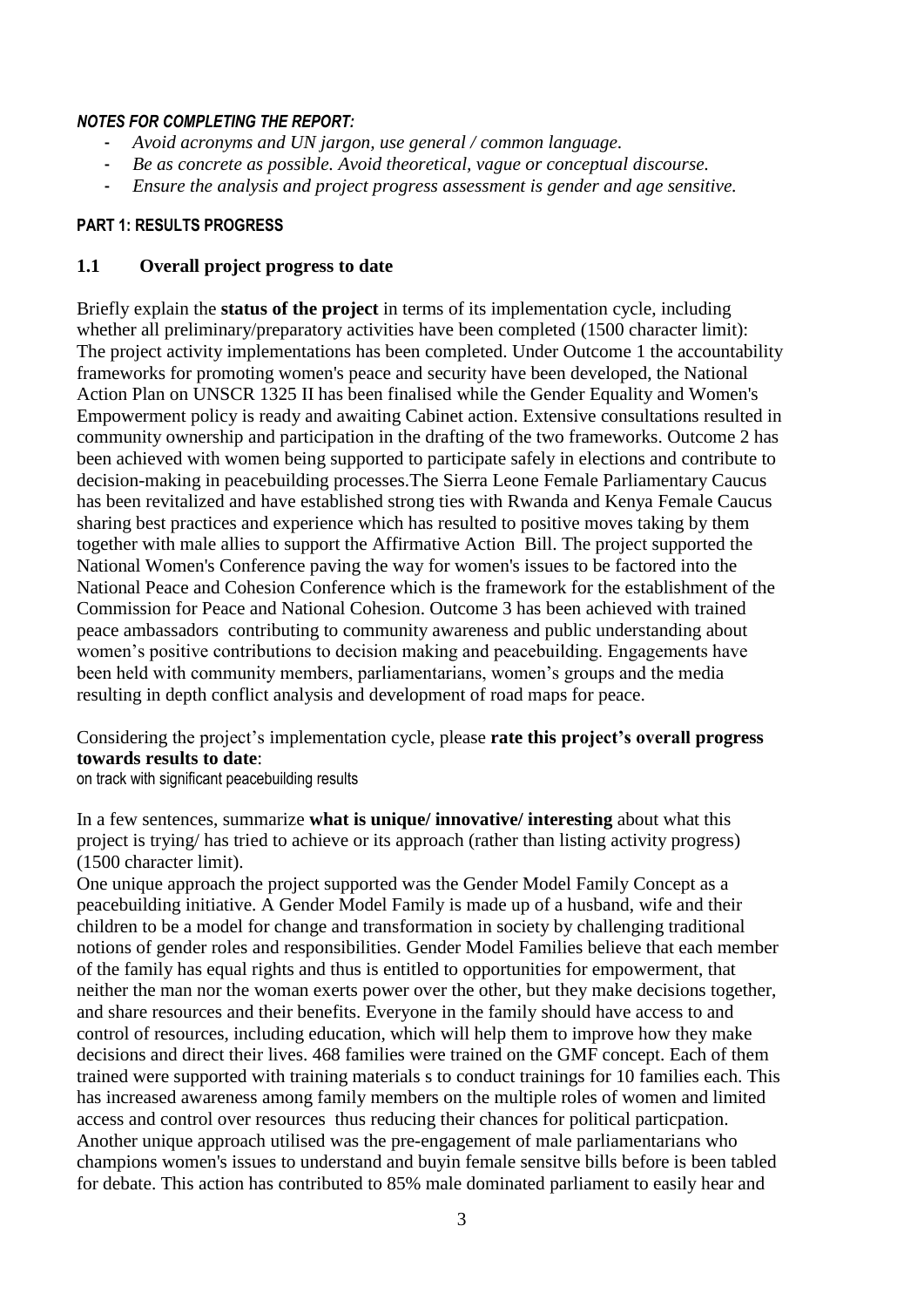make inputs to a crucial bill on Ammended Sexual Offences Art that recommended life inprisonment for perpetrators of rape and sexual penetration

In a few sentences summarize **major project peacebuilding progress/results** (with evidence), which PBSO can use in public communications to highlight the project (1500 character limit): The NAP II on UNSCR1325 and GEWE policies were developed through extensive consultations. This adequately prepare 200 women to attend the National Women's Conference and contribute to the drafting of a position paper for the establishment of a Commission for Peace and National Cohesion. There is increased community awareness on the need for women's increased participation in decision making and peacebuilding efforts as exemplified by numerous calls during the National Conference on Peace and Social Cohesion as well as radio phone in programs asking for the planned Peace Commission to be chaired by a woman. The Female Parliamentary Caucus has been resaucitated, 8 female parliamentarians have been exposed to Rwanda Parliament resulted in the drafting of a road map for proposed Affirmative Action Bill and the establishment of strong ties with Rwanda Female Caucus which is a good opportunity for networking, partnership and sharing of best practices. 200 Women as well as Community and Members of the Inter-Religious Council nationally have been trained on their roles as peace ambassadors this has resulted to them engaging with the community, and MPs from 6 political parties on the need for peace and published Press Releases for the need for peaceful cohesion. A video documentary depicting challenges women face in pursuit of engaging in politics this resulted in engagement on barriers women face in vying for elections and political positions.

In a few sentences, explain how the project has made **real human impact**, that is, how did it affect the lives of any people in the country – where possible, use direct quotes that PBSO can use in public communications to highlight the project (1500 character limit):

Ahead of Sierra Leone's National Conference for Peace and Social Cohesion, MSWGCA in partnership with this project supported 250 from all regions and districts of the country to the women to dialogue and come to consensus on their recommendations to the National Conference for Peace and Social Cohesion. The Forum represented all categories of women from all walks of life—young, women with disability, elderly women, women living in rural/urban areas; women from all religious backgrounds

A thirty-five (35) year old farmer from Falaba District; "Kaddie" expressed optimism for a lasting peace. Kadiatu who is a mother of five children and who is a victim of rape during the 11-year civil war in Sierra Leone said the following: "…They first took me as a cook when I was three years old doing hard labor during which, I was the used to satisfy men sexually. I got pregnant without knowing the father of my child. So, for me, I don't ever want to go back to a situation of armed conflict because it is women and children who suffer, and we are still suffering. Nobody knows or cares about what happened to many women and girls like me then. Nobody has ever told us what came out of the Truth and Reconciliation hearings. So, for me, peace is the only option... Tell them that women and girls like me who were raped are still waiting for justice.... "We want action. Time for talk is now past..."

If the project progress assessment is **on-track**, please explain what the key **challenges** (if any) have been and which measures were taken to address them (1500 character limit). The project is on track. Project challenges however include heightened tensions and political intolerance which continued even after the 2018 multi tier elections. All bye elections held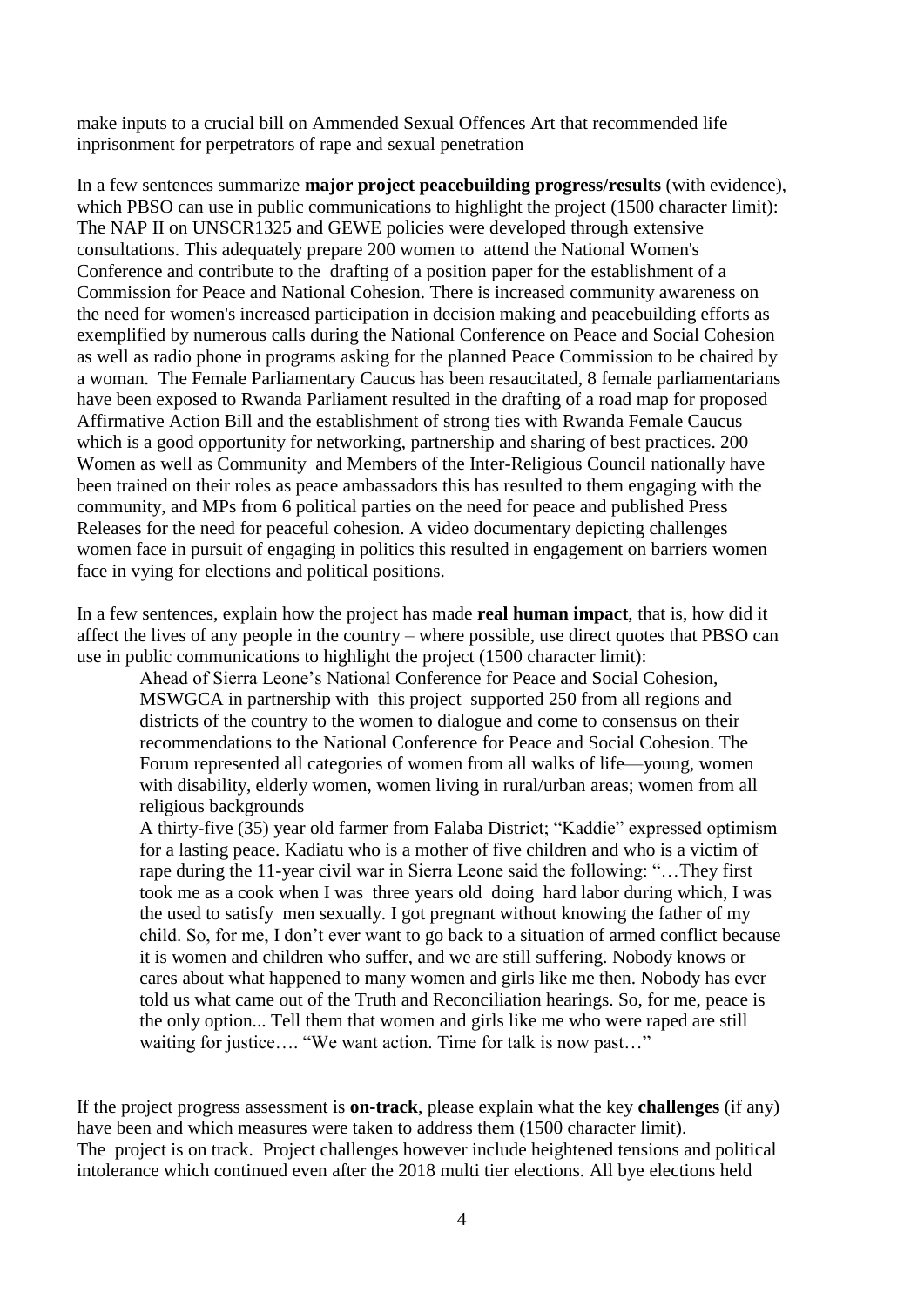after 2018 elections have been marred by violence with opposition boycott in some of these elections. Several Parliamentary boycott by main opposition party has making planning for some key activities with parliaments a challenge. The post elections petitions increased tensions between the ruling and main opposition party as recent verdit by the court saw ten opposition MPs loosing their seats among them were two female MPs. Several women were injured in recent clashes between the police and at the Office of the main opposition party. This has hightened women's fear in engaging in politics. Due to the aforementioned issues between the rulling and opposition parties there was low cooperation of female parliamentarians from the two sides in the caucus, The project was able to mobilsed all female parliamentarians through the Directorate of Parliamentary Affairs Office to a dialogue meeting which contributed to the development of recommendations from Female Caucus on women's participation in politics and other decision making spaces. This will be presented to the President.

If the assessment is **off-track**, please list main reasons/ **challenges** and explain what impact this has had/will have on project duration or strategy and what **measures** have been taken/ will be taken to address the challenges/ rectify project progress (1500 character limit): N/A

Please attach as a separate document(s) any materials highlighting or providing more evidence for project progress (for example: publications, photos, videos, monitoring reports, evaluation reports etc.). List below what has been attached to the report, including purpose and audience.

https://www.flickr.com/photos/156726775@N07/

https://www.flickr.com/photos/163853273@N02/?

 Flickr links of photographs for the various activites undertaken prior and after the elections

## **1.2 Result progress by project outcome**

*The space in the template allows for up to four project outcomes. If your project has more approved outcomes, contact PBSO for template modification.*

**Outcome 1:** National action plans and accountability frameworks promote women's full participation in conflict prevention, management and resolution.

### **Rate the current status of the outcome progress: on track with significant peacebuilding results**

**Progress summary:** *Describe main progress under this Outcome made during the reporting period (for June reports: January-June; for November reports: January-November; for final reports: full project duration), including major output progress (not all individual activities). If the project is starting to make/ has made a difference at the outcome level, provide specific evidence for the progress (quantitative and qualitative) and explain how it impacts the broader political and peacebuilding context. Where possible, provide specific examples of change the project has supported/ contributed to as well as, where available and relevant, quotes from partners or beneficiaries about the project and their experience. (3000 character limit)?* 

With technical and financial support from the project, the Ministry of Social Welfare, Gender and Children's Affairs as the lead, facilitated the Sierra Leone National Action Plan on UNSCR 1325 (SiLNAP II) have been completed. The GEWE Policy is also complete and awaits Cabinet's discussion and approval. The extensive consultations and validation processes in all 5 Regions in the country created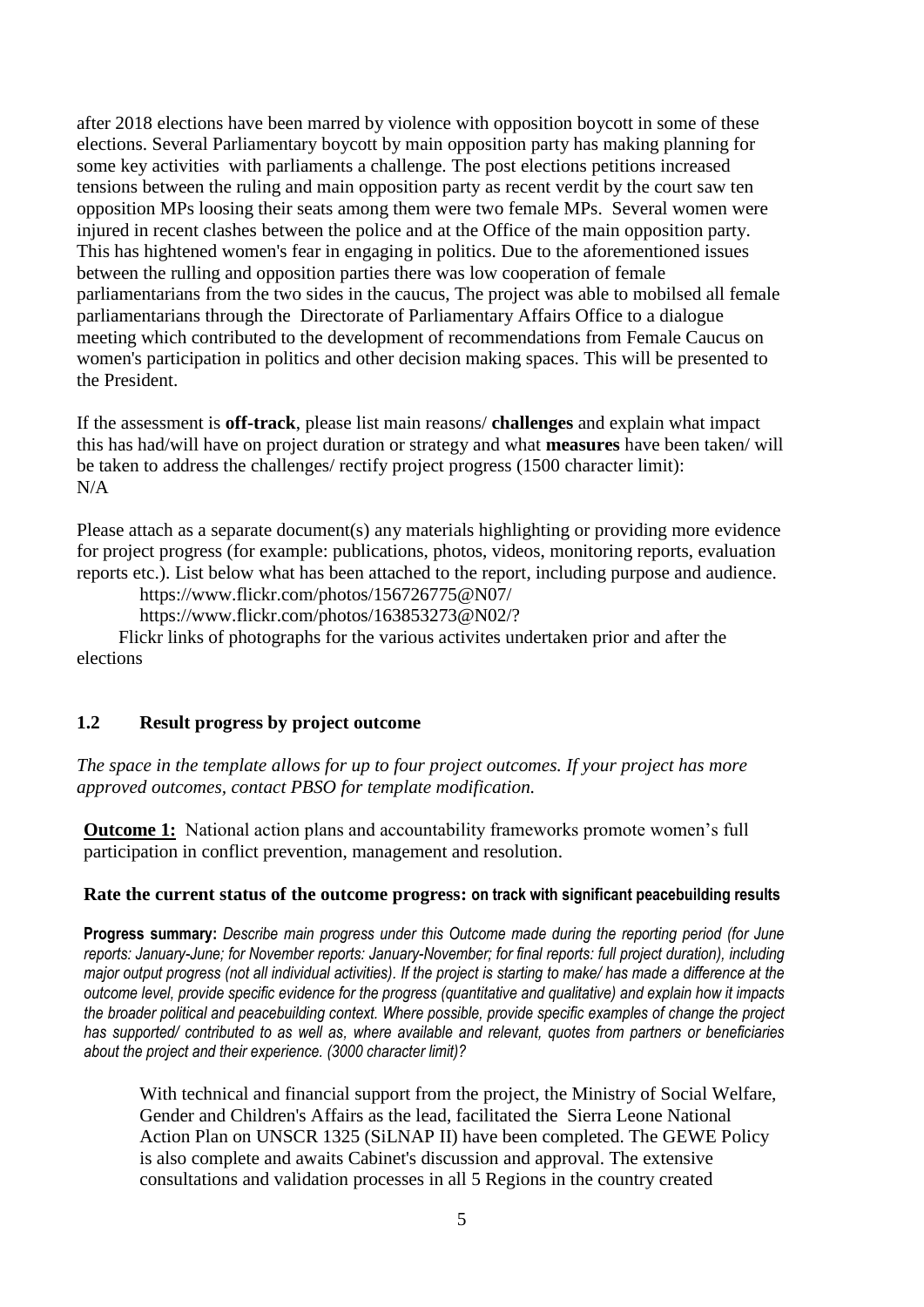opportunities for the involvement and participation of women at various levels in key decision-making platforms like security committees, early warning systems, and follow up mechanisms. These processes further gave voices to women to participate meaningfully to ongoing discussions including raising awareness on the three gender acts, the affirmative action bill and the revised sexual offences bill. The engagement on the development of the NAP gave women a firm foundation to engage during the Women's Conference on Peaceful Cohesion.

SiLNAP II has six priority themes, for the effective implementation of the Women ,Peace and Security Agenda in Sierra Leone, has incorporated in these themes the core values of prevention of violence ,protection, participation and recovery as enshrined in UNSCRs 1325 and 1820.These themes range from Prevention of Conflict in Communities and addressing the root causes at all levels in Pillar1,through Prosecution, punishment of perpetrators of SGBV effectively, their rehabilitation, and safeguarding women's, young adults' and girls' human rights at all times in Pillar 3 , to Promotion of effective monitoring, evaluation, coordination ,implementation and reporting of the National Action Plan in Pillar 6.

The GEWE policy seeks to empower women to make choices at all sectors of the development paradigm and calls for equal access for women and men to opportunities across all areas of the economy. It also ensures that gender perspective is considered in national development plans, sectoral policies and strategies supported by monitoring and evaluation indicators that are designed to benchmark the performance of stakeholders on gender equality and equity. In addition, the policy emphasises the need for gender responsive budgeting in the public and in private sectors. After extensively engaging in the development of the SILNAP II and GEWE policy , there has been increased community awareness on the need for women's increased participation in decision making and peacebuilding efforts. As a result, 200 community women attended the National Women's Conference and contributed to the drafting of a position paper for the establishment of a Commission for Peace and National Cohesion. In addition, community women have been actively engaged on local and national levels on the Revised Sexual Offence Bill which it to be tabled in Parliament later in September. The revised law has severe punishments for perpetrators of rape and sexual abuse which by all intent and purpose will serve as deterrent for would be perpetrators.

**Outcome 2:** Women are enabled and empowered to participate safely in the elections and contribute to decision-making in peacebuilding and conflict prevention processes.

#### **Rate the current status of the outcome progress: on track**

#### **Progress summary:** *(see guiding questions under Outcome 1)*

More women participated safely in the 2018 multi tier elections both as candidates and voters. Of the 3,178,663 registered voters 52% were women and 48% men with more than 85% voter turn out compared to 50.6% of women for the 2,692,635 registered voters in 2012. The percentage of women in parliament increased marginally from 12.4% to 12.9%. At the Local Council level, females represent 28.5 percent as Mayors of City Councils; 4.7 percent as Chairpersons of Local Councils, and 18.7 percent as Local Councillors. Women are now able to better organize themselves to take issues of women forward with the rejuvenation of the All Political Parties Women's Association (APPWA) and the resuscitation of the Parliamentary Female Caucus. These two female groups are now key in awakening of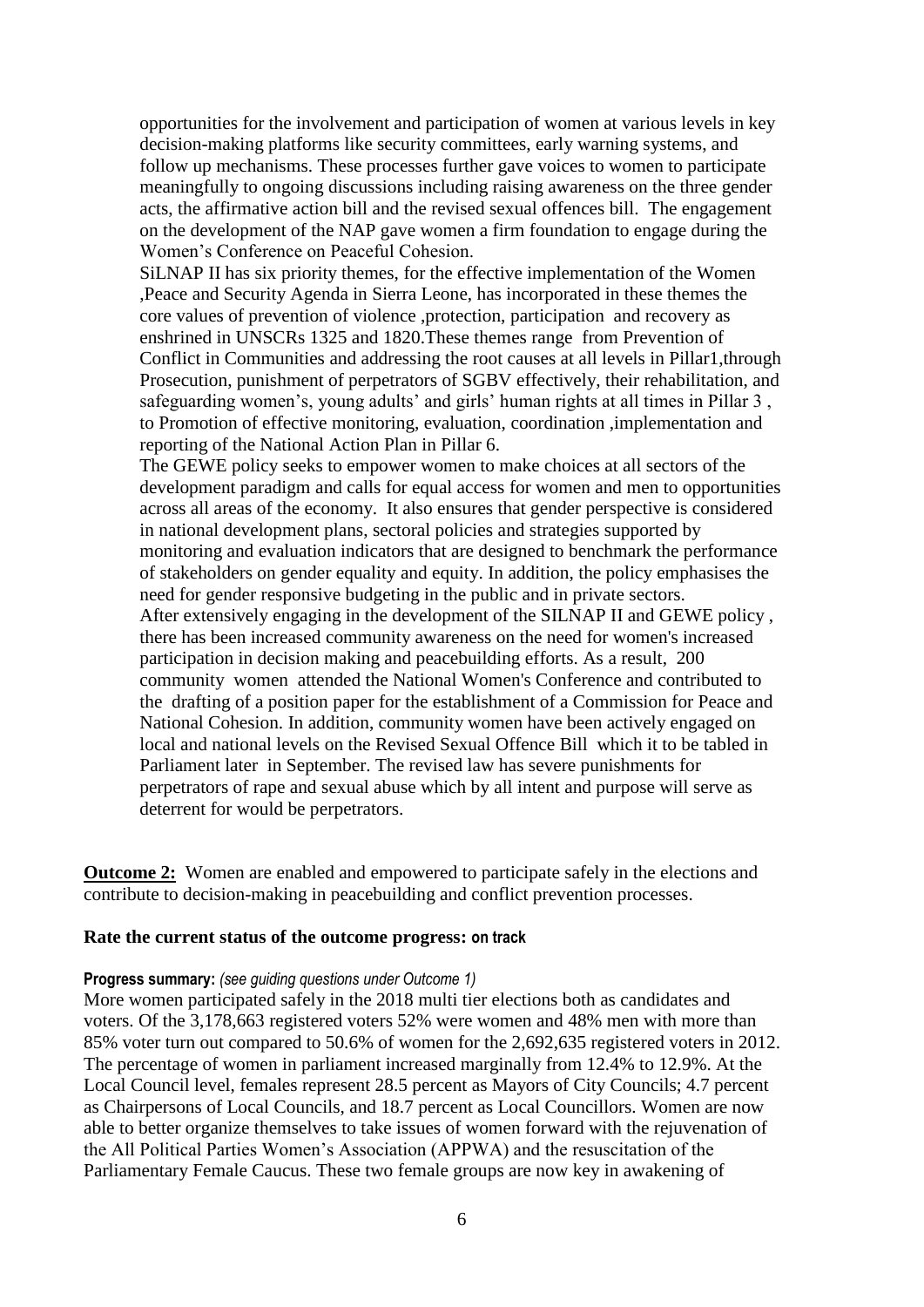women's voices in political parties and building consensus among women in parliament, local councils across inter and intra party lines so that issues are examined devoid of party politics but r from gender lenes. Increased Gender Sensitive monitoring of elections was also ensured through a UNDP/UN Women publication on Preventing Violence Against Women in Elections guide launched with 60 women  $\&$  40 men attending, each receiving the programming guide to support their work during elections. VAWE indicators based-ICT early warning and elections monitoring platform of WANEP, data provided incidents of violence to key government insitutions, engaging security system, notifying EMBs, international communities and civil society leaders and advocate that action be taken. The project also technically supported WANEP to develop indicators to be included in this early warning elections monitoring platform. The early warning project of WANEP engaged monitors based in the communities of their project implement geographic areas who sent real time early warning reports on what Violence during elections? through ICT equipment.

The project trained 100 (63 women and 37 men) peace Ambassadors and gender activists on peace building, conflict prevention and management and Human rights. In addition 200 peaceambassadors have been trained in the communities and they are currently montoring early warning signals of inter and intra political violence as well as violence against women and girls. During the bye elections peace ambassadors have been instrumnetal in monitroing the peace in communitties.

**Outcome 3:** Increased community awareness and public understanding about women's positive contributions to decision-making and peacebuilding.

#### **Rate the current status of the outcome progress: on track**

#### **Progress summary:** *(see guiding questions under Outcome 1)*

There is increased awareness on the benefit and importance of women's participation and representation in decision making. and peacebuilding processes as a result of project support to partners and Media Reform Coordinating Group and BBC Media Action in Sierra Leone to carry mass public education and engagement through various communication channels on Women, Peace and Security. The project supported 30 journalists who were engaged on the Role of Media in promoting Gender Sensitivity, Democracy and Social Cohesion in Times of Disinformation resulting to their increased knowledge on their role as journalist to contribute to peaceful coexistence in Sierra Leone.

The project supportted 38 Social Media posts including (films/Videos, interviews, photos, quote cardsetc.) produced and posted by BBC Media Action during the project timeframe with an average reach is 30,352 people. 250 reactions on issuses of women engagement in decesionmaking and peace messages on average per BBC Media Action social media post (film / interview / quotecard / infographic

### **Outcome 4:**

### **Rate the current status of the outcome progress: Please select one**

**Progress summary:** *(see guiding questions under Outcome 1)*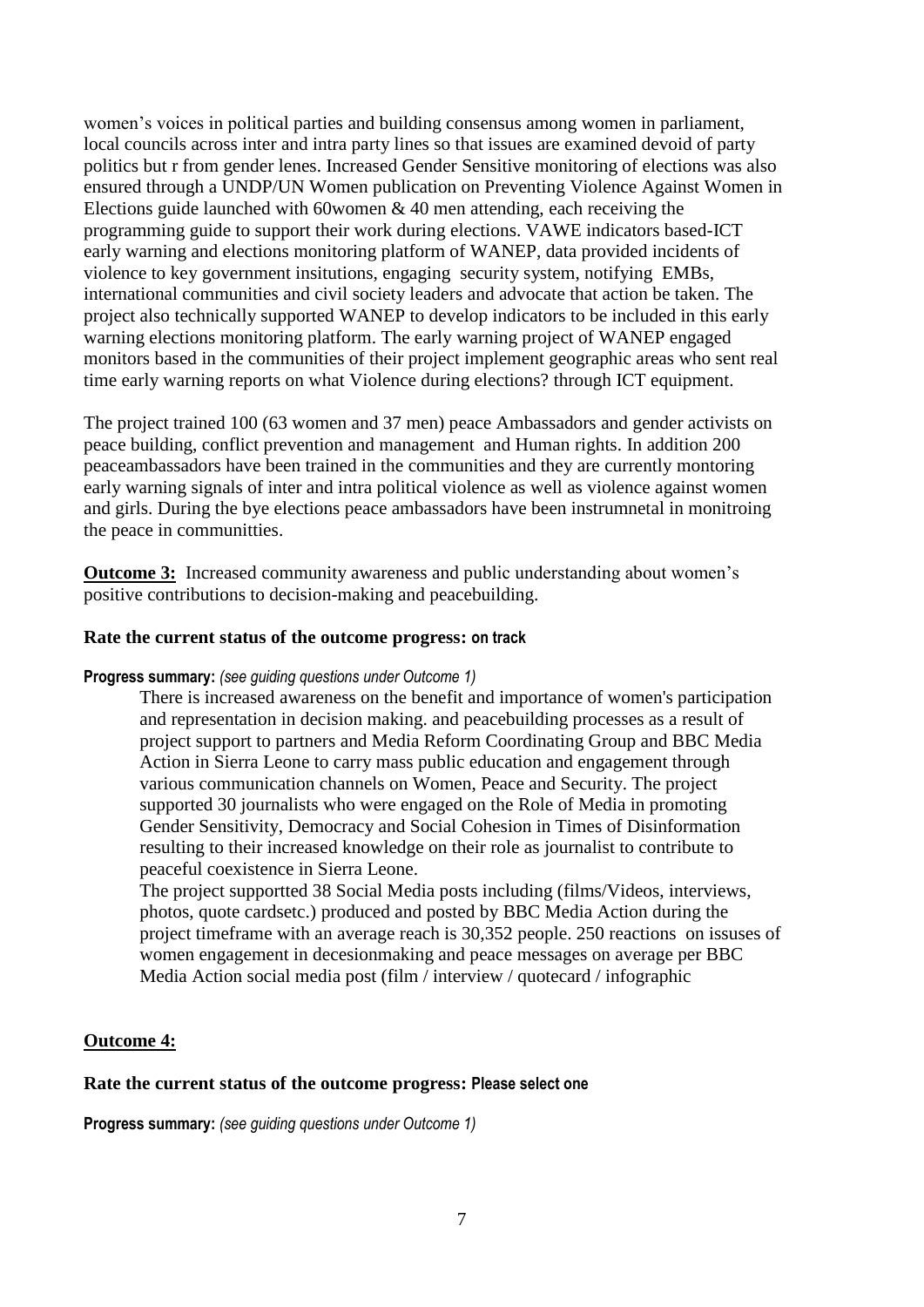# **1.3 Cross-cutting issues**

| <b>National ownership:</b> How has the                                                | The Ministry of Social Welfare Gender and Children's        |
|---------------------------------------------------------------------------------------|-------------------------------------------------------------|
| national government demonstrated                                                      | Affairs (MSWGCA) continued the Project Board meetings       |
| ownership/commitment to the project                                                   | and gave strategic direction to the project. The Ministry   |
| results and activities? Give specific                                                 | integrated project outputs into the Ministry's workplan and |
| examples. (1500 character limit)                                                      | also engaged in the monitoring of project activies through  |
|                                                                                       | field visits. The development of the SiLNAP on 1325 and     |
|                                                                                       | the Gender Equality and Women's Empowernment Policy         |
|                                                                                       | were led by the MSWGCA.                                     |
|                                                                                       |                                                             |
|                                                                                       |                                                             |
|                                                                                       | The Parliamenttry leadership have actualized earlier        |
|                                                                                       | commitment made by providing funding support to the         |
|                                                                                       | Female Parliamentary Caucus and setting up a Gender         |
|                                                                                       | Desk for support to the Caucus. Female caucus have          |
|                                                                                       | established strong ties with Rwadan Female                  |
|                                                                                       | parliamentarians for networking and sharing of best         |
|                                                                                       | practices especially in relation to the Affirmative Action  |
|                                                                                       | Bill. Plans have been concluded to invite the Rwanda        |
|                                                                                       | Caucus for public engagement and education on the           |
|                                                                                       | process. The President's has revoked the declaration on     |
|                                                                                       | rape and sexual assault as a national emergency and with    |
|                                                                                       | commitment on the government side had drafted the           |
|                                                                                       | Ammended Sexual Offences Act. Once is pass to law,          |
|                                                                                       | penalty of perpetrators of sexual violence will be charge   |
|                                                                                       | for life imprisonment which will decrease violence and      |
|                                                                                       | insecurities.                                               |
| <b>Monitoring:</b> Is the project M&E plan on                                         | The RUNO monitored the project implementation through       |
| track? What monitoring methods and                                                    | monthly meetings by the technical team and quarterly        |
| sources of evidence are being/have been                                               | meetings of the Programme Steering committee meetings.      |
| used? Please attach any monitoring-                                                   | The project staff and other administrative staffs also made |
| related reports for the reporting period.                                             | various field visits to assess project implementation and   |
| (1500 character limit)?                                                               | provided corrective measures where necessary to             |
|                                                                                       | Implementing Partners. In addition partners have submitted  |
|                                                                                       | monitoring reports on the various aspects of project        |
|                                                                                       | implementation.                                             |
| <b>Evaluation:</b> Provide an update on the                                           | The project evaluation is on progress and expected to be    |
| preparations for the external evaluation                                              | completed soon. An experienced external evaluator with a    |
| for the project, especially if within last 6                                          | national consultant have been recruited, project Evaluation |
| months of implementation or final report.                                             | Reference group has been setup, the management team and     |
| Confirm available budget for evaluation.                                              | project technical team have developed the field mission     |
| (1500 character limit)                                                                | plan in consultation with the evaluators. The inception     |
|                                                                                       | report from the consultas has been reviewed by the          |
|                                                                                       | reference group and made inputs that guides the             |
|                                                                                       | evualuation especially on collecting data. The Final Report |
|                                                                                       | will be shared shortly.                                     |
|                                                                                       | Work with Parliament and local councils on the need for     |
| <b>Catalytic effects (financial):</b> Did the<br>project lead to any specific non-PBF | women's increased participation in governance is currently  |
| funding commitments? If yes, from                                                     | ongoing with funding of \$300,000 from one of the RUNO.     |
|                                                                                       |                                                             |
| whom and how much? If not, have any                                                   | Another one of the RUNO is also in the process of           |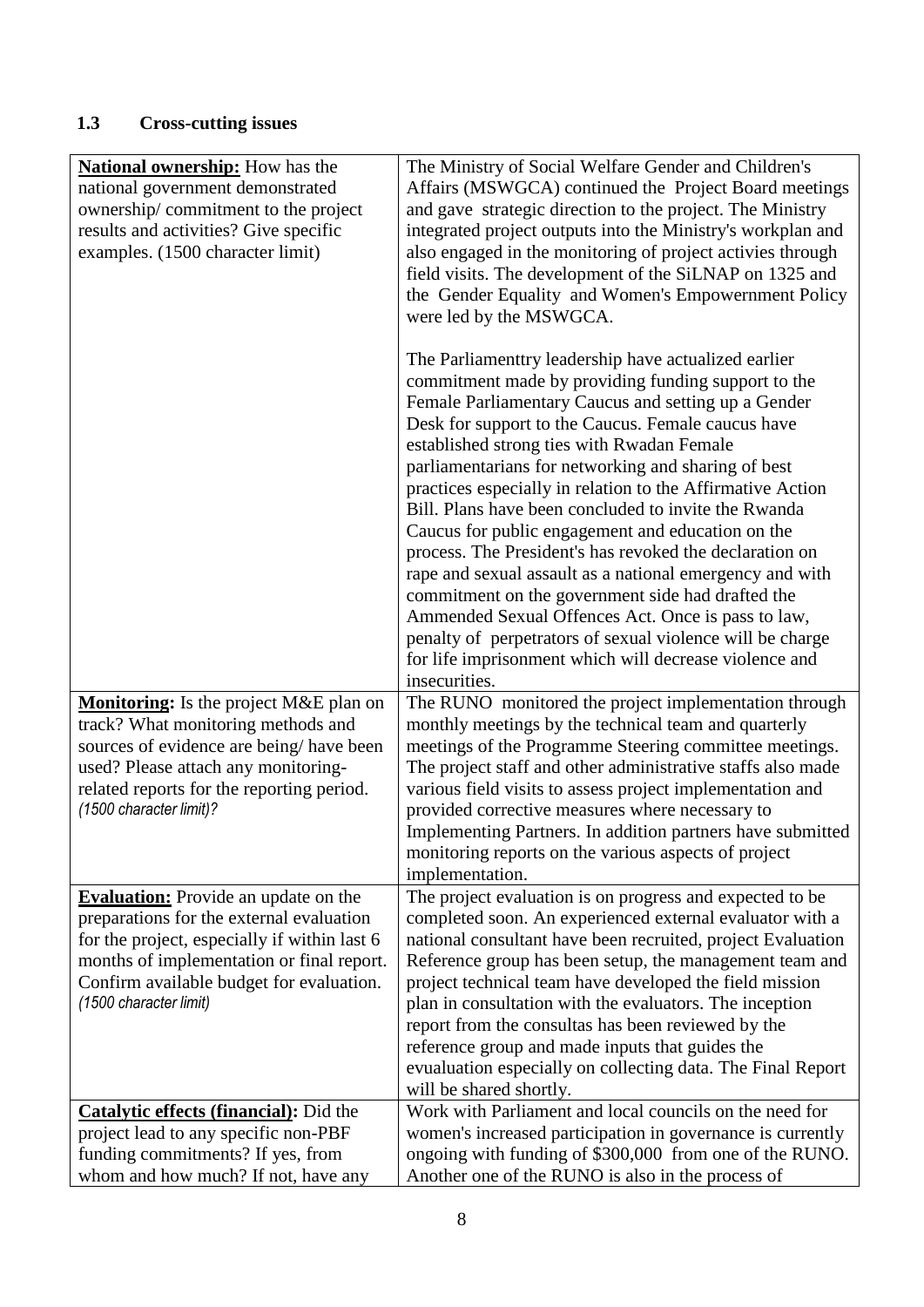| specific attempts been made to attract<br>additional financial contributions to the<br>project and beyond? (1500 character limit)                                                                                                                                            | conducting an assessment of discriminatory laws with<br>funding amounting to \$100,000. At the start of the project<br>one of the RUNO coomplemente the support to Women's<br>political particpation with the sum of \$80,000                                                                                                                                                                                                                                                                                                                                                                                                                                                                                                                                                                                                                                                                                                                                                                                                                                                                                                                                                                                                                                                                                                                                                                                |
|------------------------------------------------------------------------------------------------------------------------------------------------------------------------------------------------------------------------------------------------------------------------------|--------------------------------------------------------------------------------------------------------------------------------------------------------------------------------------------------------------------------------------------------------------------------------------------------------------------------------------------------------------------------------------------------------------------------------------------------------------------------------------------------------------------------------------------------------------------------------------------------------------------------------------------------------------------------------------------------------------------------------------------------------------------------------------------------------------------------------------------------------------------------------------------------------------------------------------------------------------------------------------------------------------------------------------------------------------------------------------------------------------------------------------------------------------------------------------------------------------------------------------------------------------------------------------------------------------------------------------------------------------------------------------------------------------|
| <b>Catalytic effects (non-financial):</b> Did<br>the project create favourable conditions<br>for additional peacebuilding activities by<br>Government/ other donors? If yes, please<br>specify. (1500 character limit)                                                       | The project work with media during the election and with<br>the community in the post election providing creating<br>stronger synergies between the PBF funded project and<br>women's political participation. This include promoting<br>dialogue between local NGOs as part of their broader<br>effort to showcase the women political candidates and<br>aspirants. This contributed to 2018 elections having the<br>largest number of women aspiring for various electoral<br>positions since Sierra Leone's return to democracy in<br>1996.<br>As a result of project funds supporting Sierra Leone<br>Female Parliamentary Caucus (SLEFPAC), there has been<br>increased awareness on women's rights within Parliament<br>and discussions of the Affirmative Action Bill which will<br>include 30% for women in decision making at all levels<br>has commenced. This is being spearheaded by SLEFPAC<br>in collaboration with male MP allies from various political<br>parties.<br>The Consultative manner in which SiLNAP II was<br>developed prepared women to articulate their issues better<br>during the National Dialogue of Peace and Social<br>Cohesion 200 Women were provided a space and platform<br>wherein a Women's position paper was presented and they<br>made meaningful contributions to the main discussions<br>with Government, Civil Society and the international<br>Consultants. |
| <b>Exit strategy/ sustainability:</b> What steps<br>have been taken to prepare for end of<br>project and help ensure sustainability of<br>the project results beyond PBF support<br>for this project? (1500 character limit)<br><b>Risk taking:</b> Describe how the project | The Ministry of Social Welfare, Gender & Children's<br>Affairs is one of the key partners which has as one of its<br>programmes areas is to ensure the implementation of<br>UNSCR 1325 at national $&$ local levels. This will ensure<br>that even after the project would have been completed the<br>Government will continue working in this area. Moreover<br>the President's First Address to the House of Parliament<br>highlights the Government's intention of addressing issues<br>of Gender Based Violence & exclusion of women. In<br>addition the project is engaging local CSOs who will be<br>following up on project activities of women's peace $\&$<br>security & leadership including 50/50 Group, Mano River<br>Women's network on Peacebuilding (MAWOPNET) as<br>well as Campaign for Good Governance & Sierra Leone<br>Police. Also the provision in the National Development<br>Plan on implementation of the UNSCR natioal Plan with<br>the ministry leading who have been capacitated by the<br>project is assured of national ownership and community<br>participation.                                                                                                                                                                                                                                                                                                              |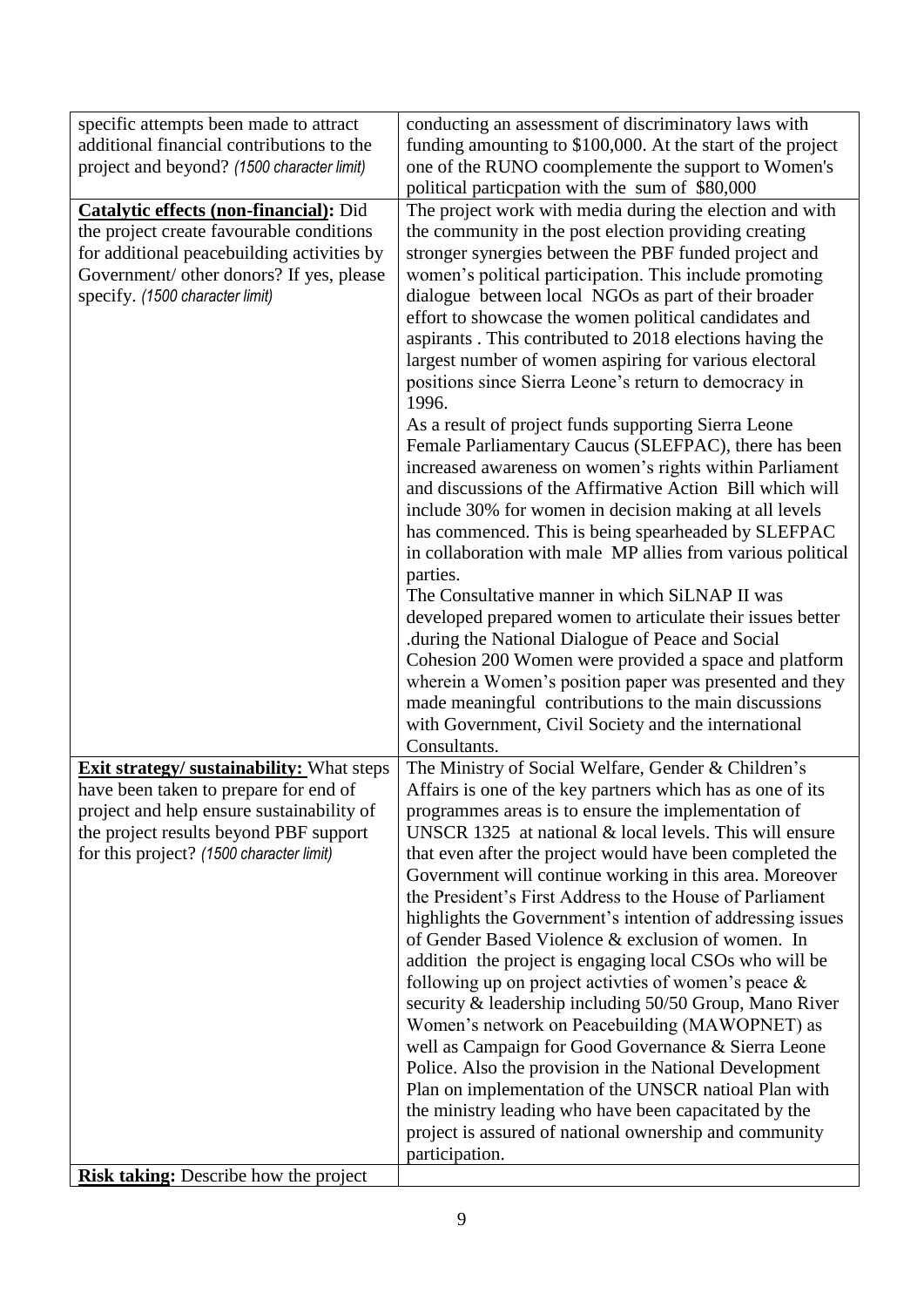| has responded to risks that threatened the<br>achievement of results. Identify any new<br>risks that have emerged since the last<br>report. (1500 character limit)                                   | The project took risk the in promoting inclusion of women<br>in leadership and politics especially in a society where<br>culture and traditional barriers imped women from<br>decision making at all levels. The project also worked with<br>security forces including the police, who were sometimes<br>viewed as partisan and with poor track record in the<br>community, was a risk taking but important work as<br>increasing women and human rights awareness among SLP<br>and facilitating a better relationship between the police and<br>the community is crucial for the long-term stability and<br>prevention in the community.<br>On post-election social cohesion activities, the project<br>took the risk of using the Inter Religious Council bringing<br>the ruling party and the main opposition party together to<br>dialogue when tensions where high due to post elections<br>court cases and violence. This provided a space for<br>dialogue between the two parties.                                                                                                                                                                                                                                                                                                                                                                                                                     |
|------------------------------------------------------------------------------------------------------------------------------------------------------------------------------------------------------|---------------------------------------------------------------------------------------------------------------------------------------------------------------------------------------------------------------------------------------------------------------------------------------------------------------------------------------------------------------------------------------------------------------------------------------------------------------------------------------------------------------------------------------------------------------------------------------------------------------------------------------------------------------------------------------------------------------------------------------------------------------------------------------------------------------------------------------------------------------------------------------------------------------------------------------------------------------------------------------------------------------------------------------------------------------------------------------------------------------------------------------------------------------------------------------------------------------------------------------------------------------------------------------------------------------------------------------------------------------------------------------------------------------|
| Gender equality: In the reporting<br>period, which activities have taken place<br>with a specific focus on addressing issues<br>of gender equality or women's<br>empowerment? (1500 character limit) | The project is designed to focus specifically on women $\&$<br>to address the barriers which they faced in attaining<br>leadership $&$ decision-making position within the<br>peacebuilding context. The project has been addressing<br>gender concerns in its engagement with community leaders<br>where the 14 female Paramount Chiefs engaged 50 male<br>paramount chiefs to discuss the importance of gender<br>equality & stressed on the importance of having women<br>paramount chiefs represented in the new parliament, also<br>the engagement with the members of political parties<br>through the All Parties Political Parties Women's<br>Association (APPWA) on the issues of violence against<br>women in elections (VAWE) as well as a lessons learned<br>consultative meeting for 500 women on the Elections<br>2018 both at a national level as well as community level.<br>The project has also supported the development of the<br>National Action Plan for women peace & security in line<br>with accountability frameworks which promote the<br>UNSCR 1325 on women peace $&$ security. The project also<br>supported the review and strengtheing of the gender<br>equality and women's empowerment policy which will<br>give rise to the establishment of the Women's Commission<br>as well as the affirmative action on the 30% quota for<br>women's participation in decision making. |
| <b>Other:</b> Are there any other issues<br>concerning project implementation that<br>you want to share, including any capacity<br>needs of the recipient organizations?<br>(1500 character limit)   | During project implementation it was realized that a<br>number of local wome's organizations needed support in<br>terms of organizational management in order to effectively<br>implement their role. The project was able to provide<br>mentoring and capacity building to stregthen their output<br>and this contributed to the succesful implementation of the<br>project. Similarly, most female parliamentarian are not<br>fully knowledgeable of gender laws and its foundamentals<br>and hence cannot articulate women issues in parliament.As                                                                                                                                                                                                                                                                                                                                                                                                                                                                                                                                                                                                                                                                                                                                                                                                                                                         |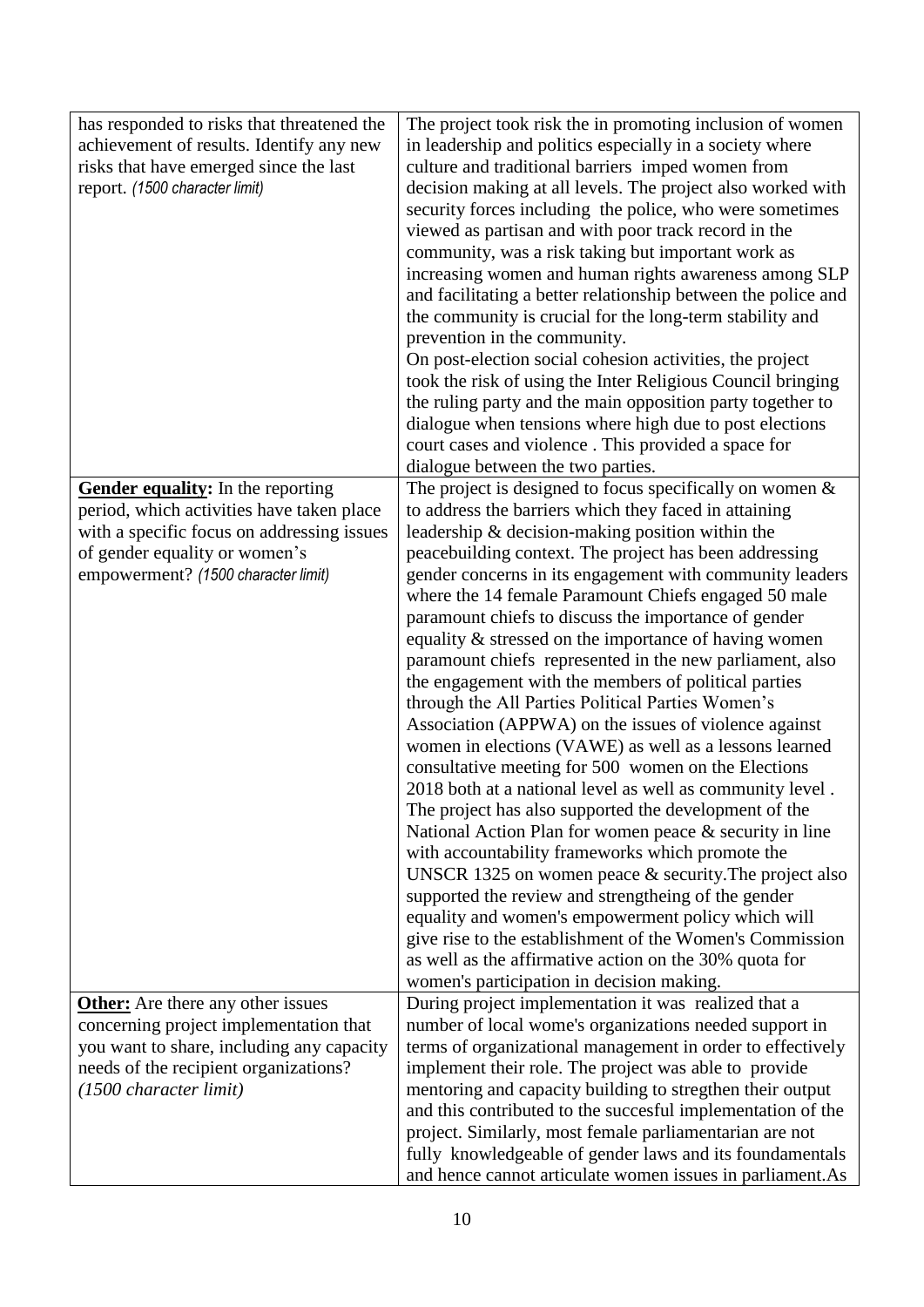| realised during project implementation, pre engagement of<br>female parliamentarians contribute to informed<br>participation as manifested during the Ammended Sexual<br>Offences Art. |
|----------------------------------------------------------------------------------------------------------------------------------------------------------------------------------------|
|                                                                                                                                                                                        |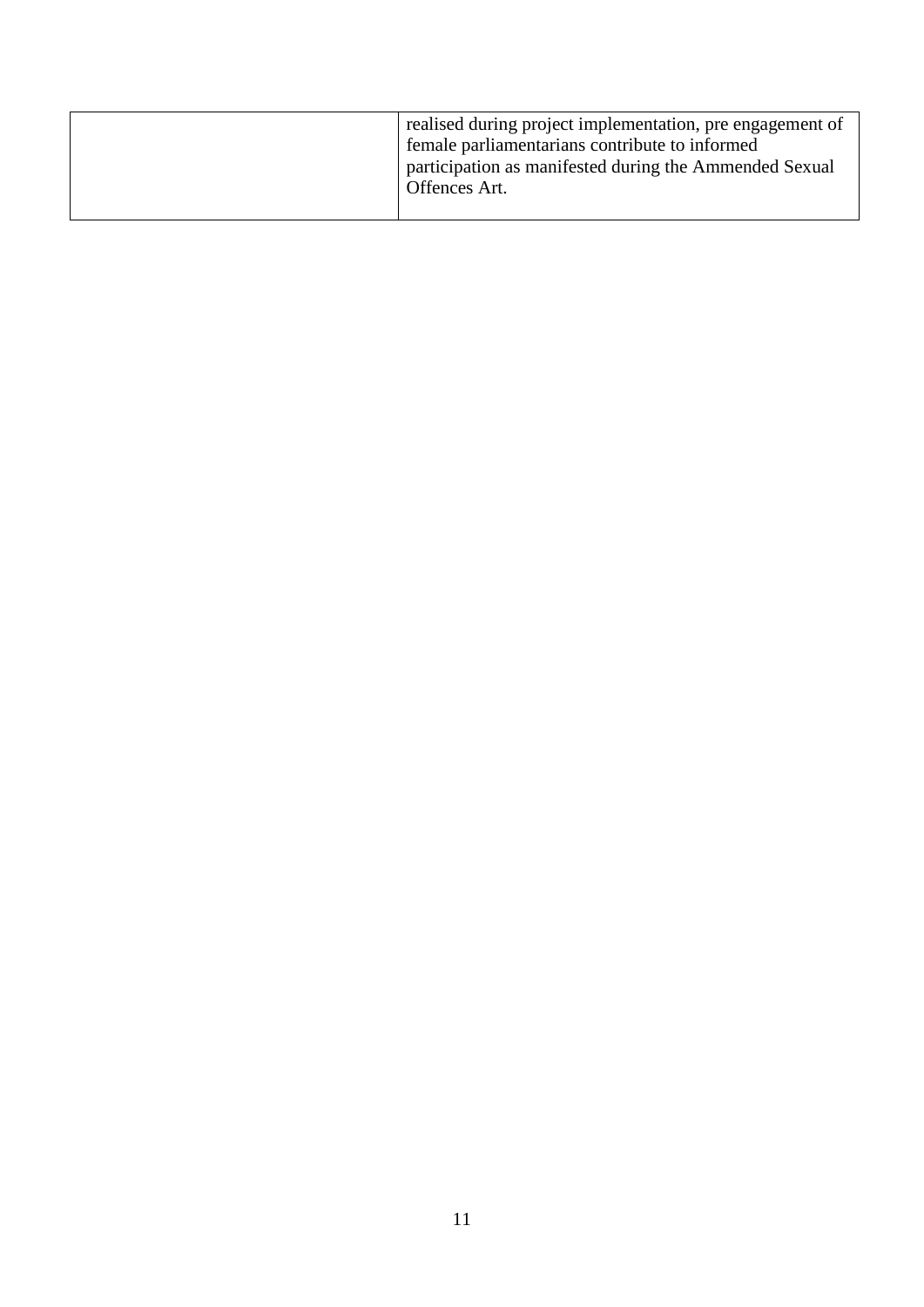**1.3 INDICATOR BASED PERFORMANCE ASSESSMENT***: Using the Project Results Framework as per the approved project document or any amendments- provide an update on the achievement of key indicators at both the outcome and output level in the table below (if your project has more indicators than provided in the table, select the most relevant ones with most relevant progress to highlight). Where it has not been possible to collect data on indicators, state this and provide any explanation.* Provide gender and age disaggregated data. (300 characters max per entry)

|                  | <b>Performance</b>              | <b>Indicator</b>   | End of             | <b>Current indicator</b> | <b>Reasons for Variance/ Delay</b>          | <b>Adjustment of</b> |
|------------------|---------------------------------|--------------------|--------------------|--------------------------|---------------------------------------------|----------------------|
|                  | <b>Indicators</b>               | <b>Baseline</b>    | project            | progress                 | (if any)                                    | target (if any)      |
|                  |                                 |                    | <b>Indicator</b>   |                          |                                             |                      |
|                  |                                 |                    | <b>Target</b>      |                          |                                             |                      |
| <b>Outcome 1</b> | Indicator 1.1                   | 02                 | 04                 | 04 (Sierra Leone         | In addition to the Police and Military, the |                      |
| National         | Number of justice               |                    |                    | Police, Sierra           | project engaged the Sierra Leone            |                      |
| action plans     | and security sector             |                    |                    | Leone                    | Correctional Services, Fire Force,          |                      |
| and              | institutions                    |                    |                    | Correctional             | immigration, and Chiefdom police on         |                      |
| accountabilit    | promoting gender                |                    |                    | Center, Sierra           | issuses of promoting gender equality and    |                      |
|                  | equality<br>and                 |                    |                    | Leone Fire Force)        | women's participation and conflict          |                      |
| frameworks       | women's                         |                    |                    | Sierra Loene             | prevention and management                   |                      |
| promote          | in<br>participation             |                    |                    | Immigration              |                                             |                      |
| women's full     | conflict                        |                    |                    |                          |                                             |                      |
| participation    | prevention,                     |                    |                    |                          |                                             |                      |
| in conflict      | management<br>and               |                    |                    |                          |                                             |                      |
| prevention,      | resolution.                     |                    |                    |                          |                                             |                      |
| management       | Indicator 1.2                   |                    |                    |                          |                                             |                      |
| and              |                                 |                    |                    |                          |                                             |                      |
| resolution.      | Indicator 1.3                   |                    |                    |                          |                                             |                      |
|                  |                                 |                    |                    |                          |                                             |                      |
| Output 1.1       | Indicator 1.1.1                 | <b>Baseline:</b>   | Sierra Leone       | 02                       | Sierra Leone National Action Plan on        |                      |
| Accountabilit    | # of WPS policies               | Sierra Leone       | National           |                          | 1325 (SILNAP II) and Gender Equality        |                      |
| y frame-         | frameworks<br>and               | National           | <b>Action Plan</b> |                          | Women's Empowernment (GEWE)                 |                      |
| works for        | functionally<br>in <sub>1</sub> | <b>Action Plan</b> | on UNSCR           |                          | Policy have been developed. The NAP         |                      |
| promoting        | place                           | on UNSCR           | 1325 and           |                          | will be launched shortly and the GEWE       |                      |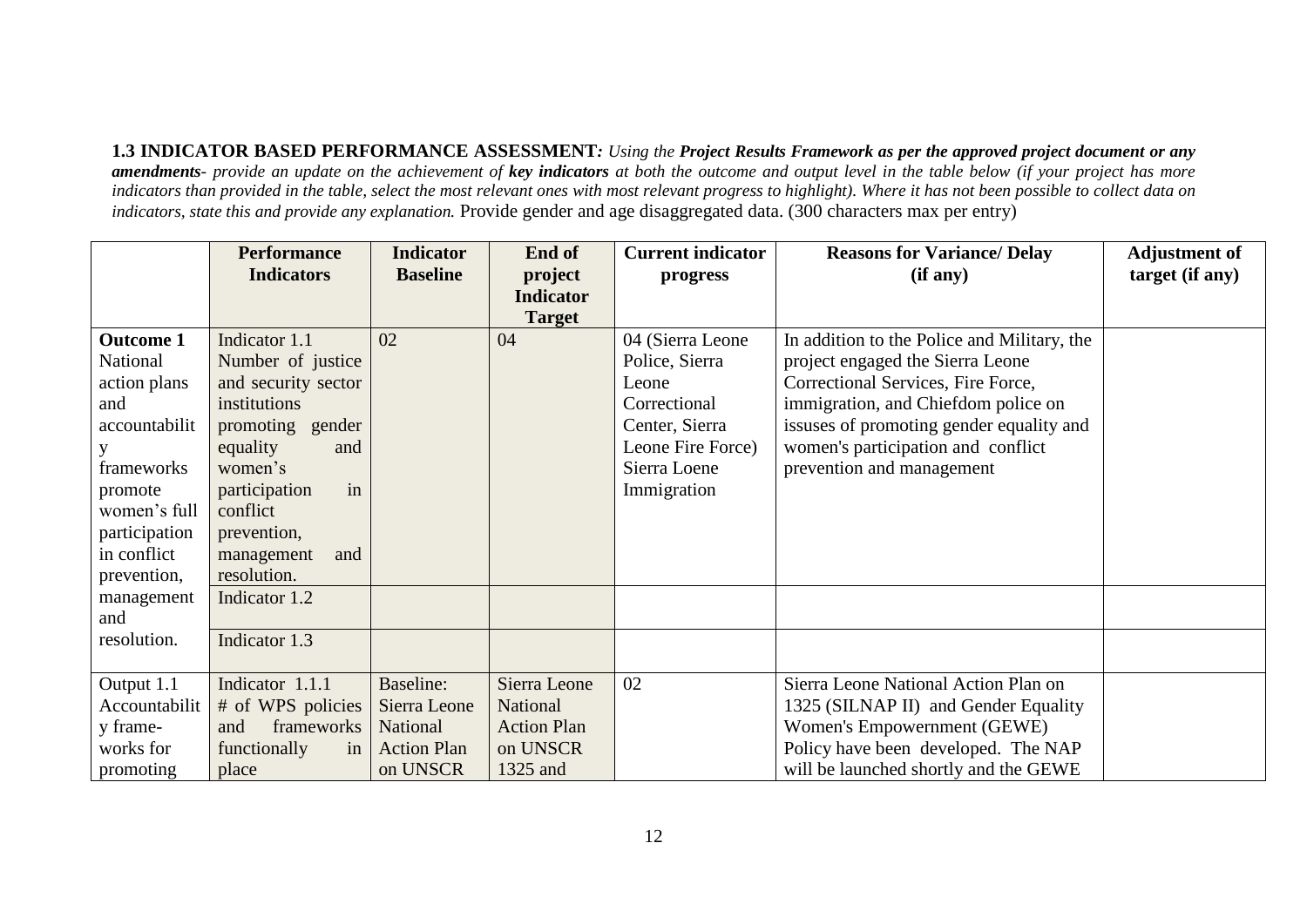|                          | <b>Performance</b>                   | <b>Indicator</b> | End of                      | <b>Current indicator</b> | <b>Reasons for Variance/ Delay</b>         | <b>Adjustment of</b> |
|--------------------------|--------------------------------------|------------------|-----------------------------|--------------------------|--------------------------------------------|----------------------|
|                          | <b>Indicators</b>                    | <b>Baseline</b>  | project<br><b>Indicator</b> | progress                 | (if any)                                   | target (if any)      |
|                          |                                      |                  | <b>Target</b>               |                          |                                            |                      |
| women's                  |                                      | 1325 and         | 1820 1                      |                          | policy is awaiting cabinet approval        |                      |
| peace and                |                                      | 18201            | (SILNAP II)                 |                          |                                            |                      |
| security                 |                                      | (SILNAP I)       |                             |                          |                                            |                      |
| (WPS)                    | Indicator 1.1.2                      |                  |                             |                          | 102 female councillors from 16 Local       |                      |
| strengthened             |                                      |                  |                             |                          | Councils have been trained to executive    |                      |
| and                      |                                      |                  |                             |                          | their duties effectively and to promote    |                      |
| adequately               |                                      |                  |                             |                          | gender equality in their localities and to |                      |
|                          |                                      |                  |                             |                          | serve as Peace Ambassadors                 |                      |
| Output 1.2               | Indicator 1.2.1                      | 00               | 08                          | 16                       |                                            |                      |
| Advocacy for             | of<br>#<br>gender                    |                  |                             |                          |                                            |                      |
| Gender-                  | equality initiatives                 |                  |                             |                          |                                            |                      |
| responsive               | developed and/or                     |                  |                             |                          |                                            |                      |
| policy                   | being implemented                    |                  |                             |                          |                                            |                      |
| development              | by the national                      |                  |                             |                          |                                            |                      |
| and                      | committee<br>in                      |                  |                             |                          |                                            |                      |
| implementati             | coordination with<br>local councils. |                  |                             |                          |                                            |                      |
| on, supported<br>through | Indicator 1.2.2                      |                  |                             |                          |                                            |                      |
| advocacy and             |                                      |                  |                             |                          |                                            |                      |
| effective                |                                      |                  |                             |                          |                                            |                      |
| coordination             |                                      |                  |                             |                          |                                            |                      |
| among                    |                                      |                  |                             |                          |                                            |                      |
| national                 |                                      |                  |                             |                          |                                            |                      |
| committee                |                                      |                  |                             |                          |                                            |                      |
| and local                |                                      |                  |                             |                          |                                            |                      |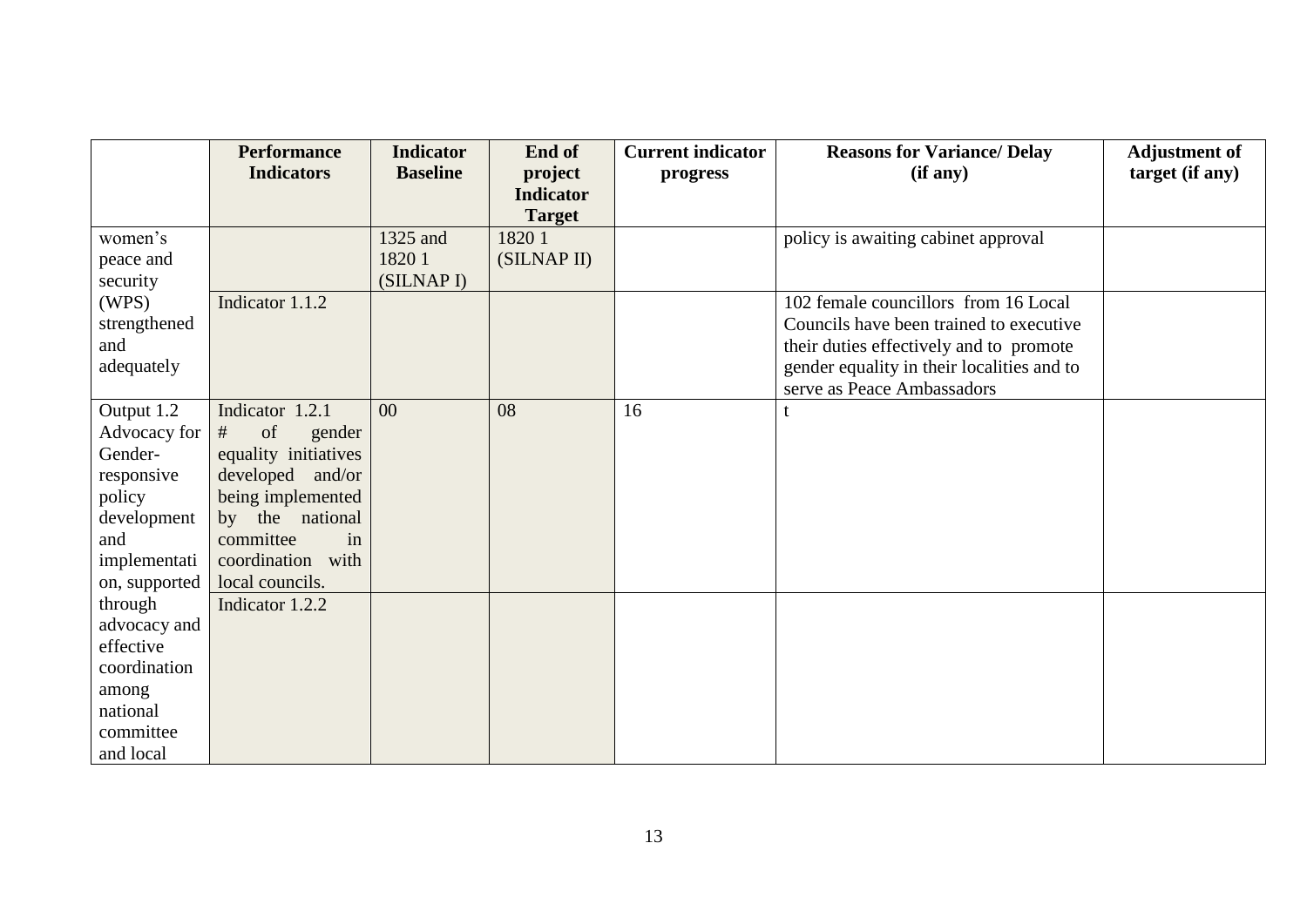|                                                                                                                                             | <b>Performance</b><br><b>Indicators</b>                                                                                                                                                                    | <b>Indicator</b><br><b>Baseline</b>                    | End of<br>project<br><b>Indicator</b>           | <b>Current indicator</b><br>progress | <b>Reasons for Variance/ Delay</b><br>(if any)                                                                                                                                                                                                                                                                            | <b>Adjustment of</b><br>target (if any) |
|---------------------------------------------------------------------------------------------------------------------------------------------|------------------------------------------------------------------------------------------------------------------------------------------------------------------------------------------------------------|--------------------------------------------------------|-------------------------------------------------|--------------------------------------|---------------------------------------------------------------------------------------------------------------------------------------------------------------------------------------------------------------------------------------------------------------------------------------------------------------------------|-----------------------------------------|
|                                                                                                                                             |                                                                                                                                                                                                            |                                                        | <b>Target</b>                                   |                                      |                                                                                                                                                                                                                                                                                                                           |                                         |
| councils.                                                                                                                                   |                                                                                                                                                                                                            |                                                        |                                                 |                                      |                                                                                                                                                                                                                                                                                                                           |                                         |
| Output 1.3<br>Increased<br>awareness<br>about<br>importance<br>of women<br>and girls<br>participation<br>in peace<br>building<br>process by | Indicator 1.3.1<br>of<br>#<br>gender<br>equality initiatives<br>developed and/or<br>being implemented<br>by parliamentary<br>bodies<br>(Committees/<br>Women's<br>Caucus/Secretariat<br>of the Parliament) | 00                                                     | 02                                              | 02                                   | The Sierra Leone Female Parliamentary<br>Caucus has been revaltisised. A Gender<br>Desk has been set up to support them. A<br>road map for the reengainging on the<br>affirmative action bill has been<br>developed . MPs continue engageing<br>with female local counsellors for<br>peaceful coesxitence and development |                                         |
| governance<br>insitutions<br>and women's<br>organisations                                                                                   | Indicator 1.3.2                                                                                                                                                                                            |                                                        |                                                 |                                      |                                                                                                                                                                                                                                                                                                                           |                                         |
| Output 1.4                                                                                                                                  | Indicator 1.4.1                                                                                                                                                                                            |                                                        |                                                 |                                      |                                                                                                                                                                                                                                                                                                                           |                                         |
|                                                                                                                                             | Indicator 1.4.2                                                                                                                                                                                            |                                                        |                                                 |                                      |                                                                                                                                                                                                                                                                                                                           |                                         |
| <b>Outcome 2</b><br>Women are<br>enabled and<br>empowered<br>to participate                                                                 | Indicator 2.1<br>Share of women<br>candidates running<br>for parliamentary<br>and local level.                                                                                                             | <b>Baseline:</b><br>12%<br>Parliamentar<br>y 18% Local | Target: 30%<br>(Parliamentar<br>y) 30%<br>Local | 12,8                                 | A recent verdit by the Highcourt saw<br>ten opposition MPs loosing their seats<br>among them were two female MPs.<br>This has reduced the number of women<br>in Parliament from 18 to 16.                                                                                                                                 |                                         |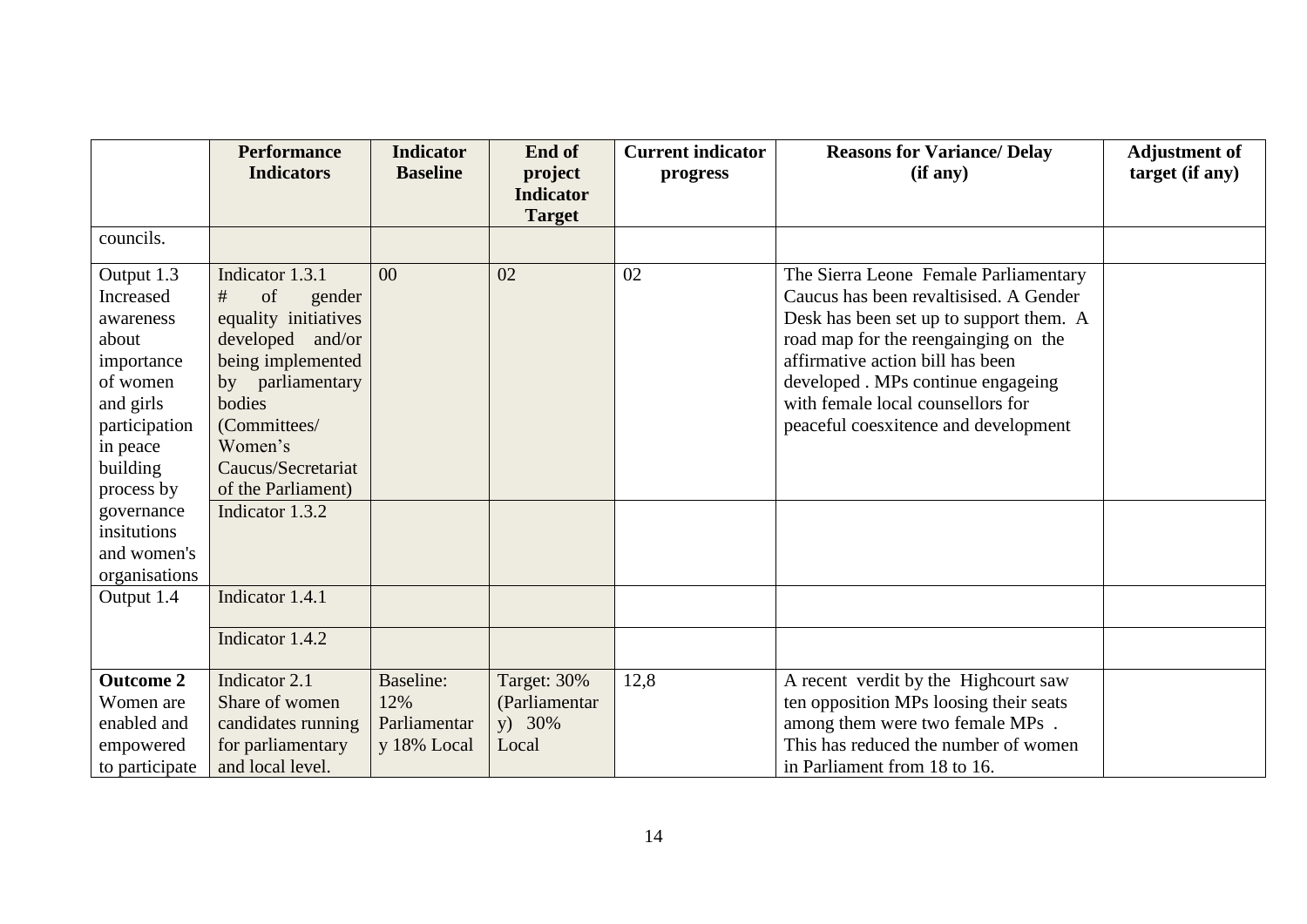|                                                                                                                                            | <b>Performance</b><br><b>Indicators</b>                                                                                           | <b>Indicator</b><br><b>Baseline</b> | End of<br>project<br><b>Indicator</b><br><b>Target</b> | <b>Current indicator</b><br>progress | <b>Reasons for Variance/ Delay</b><br>(if any)                                                                                                                                                                                                                                                                        | <b>Adjustment of</b><br>target (if any) |
|--------------------------------------------------------------------------------------------------------------------------------------------|-----------------------------------------------------------------------------------------------------------------------------------|-------------------------------------|--------------------------------------------------------|--------------------------------------|-----------------------------------------------------------------------------------------------------------------------------------------------------------------------------------------------------------------------------------------------------------------------------------------------------------------------|-----------------------------------------|
| safely in the<br>elections and<br>contribute to<br>decision-<br>making in<br>peacebuildin<br>g and<br>conflict<br>prevention<br>processes. | Indicator 2.2<br>Indicator 2.3                                                                                                    |                                     |                                                        |                                      |                                                                                                                                                                                                                                                                                                                       |                                         |
| Output 2.1<br>Enhanced<br>capacities of<br>gender<br>equality<br>advocates<br>(i.e. Peace<br>Ambassadors<br>) and<br>community             | Indicator 2.1.1<br>of<br>#<br>women<br>with<br>leaders<br>increased capacity<br>as women peace<br>ambassadors.<br>Indicator 2.1.2 | 00                                  | 150                                                    | 390                                  | 100 (63 women and 37 men) peace<br>Ambassadors and gender activists on<br>peace building, conflict prevention and<br>management and Human Rights(trained<br>by MARWOPNET . 290 Peace<br>Ambassadors trained by IRC, APPWA<br>and LOCASL to engage male political<br>leaders on violence against women in<br>Politics. |                                         |
| leaders to<br>promote<br>women's<br>leadership in                                                                                          |                                                                                                                                   |                                     |                                                        |                                      |                                                                                                                                                                                                                                                                                                                       |                                         |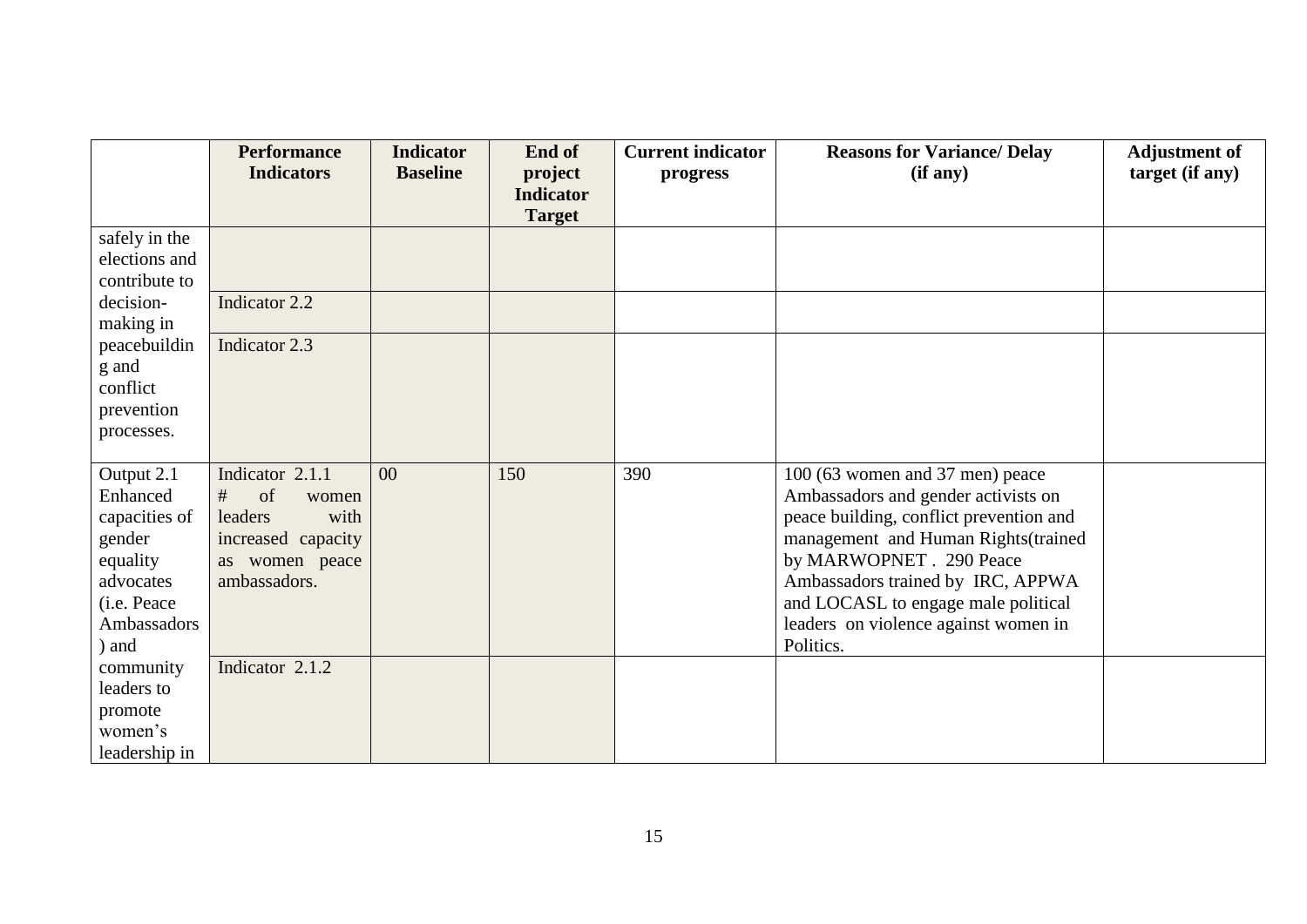|                            | <b>Performance</b>     | <b>Indicator</b> | End of           | <b>Current indicator</b> | <b>Reasons for Variance/ Delay</b>                          | <b>Adjustment of</b> |
|----------------------------|------------------------|------------------|------------------|--------------------------|-------------------------------------------------------------|----------------------|
|                            | <b>Indicators</b>      | <b>Baseline</b>  | project          | progress                 | (if any)                                                    | target (if any)      |
|                            |                        |                  | <b>Indicator</b> |                          |                                                             |                      |
|                            |                        |                  | <b>Target</b>    |                          |                                                             |                      |
| peaceful<br>electoral      |                        |                  |                  |                          |                                                             |                      |
|                            |                        |                  |                  |                          |                                                             |                      |
| processes.                 |                        |                  |                  |                          |                                                             |                      |
|                            | Indicator 2.2.1        | 00               | 50               | 150                      |                                                             |                      |
| Output 2.2                 | # women aspirants      |                  |                  |                          |                                                             |                      |
| Increased                  | trained who run as     |                  |                  |                          |                                                             |                      |
| capacity of                | candidates             |                  |                  |                          |                                                             |                      |
| women                      | Indicator 2.2.2        |                  |                  |                          |                                                             |                      |
| aspirants to               |                        |                  |                  |                          |                                                             |                      |
| engage in                  |                        |                  |                  |                          |                                                             |                      |
| leadership                 |                        |                  |                  |                          |                                                             |                      |
| contests                   |                        |                  |                  |                          |                                                             |                      |
|                            | Indicator 2.3.1        | 01               | 02               | tools were               | draft GEWE available after regional                         |                      |
| Output 2.3                 | # of plans and/or      |                  |                  | developed in             | consultations to collect community                          |                      |
| Enhanced                   | policies               |                  |                  | colloboration with       | inputs organized in September 2018 final                    |                      |
| electoral and              | developed/<br>reviewed |                  |                  | <b>UNDP Elections</b>    | document is currently with the attorney<br>general's office |                      |
| security                   | integrating GEWE       |                  |                  | project                  |                                                             |                      |
| arrangements<br>to support | in NEC                 |                  |                  |                          |                                                             |                      |
| women's                    | Indicator 2.3.2        | 00               | 02               | Training of male         | No variance the 02 incators achieved                        |                      |
| political                  | $#$ of<br>initiatives  |                  |                  | and female police        |                                                             |                      |
| participation.             | convened<br>to         |                  |                  | officers,                |                                                             |                      |
|                            | mitigate violence      |                  |                  | correctional             |                                                             |                      |
|                            | against women in       |                  |                  | service, fire force      |                                                             |                      |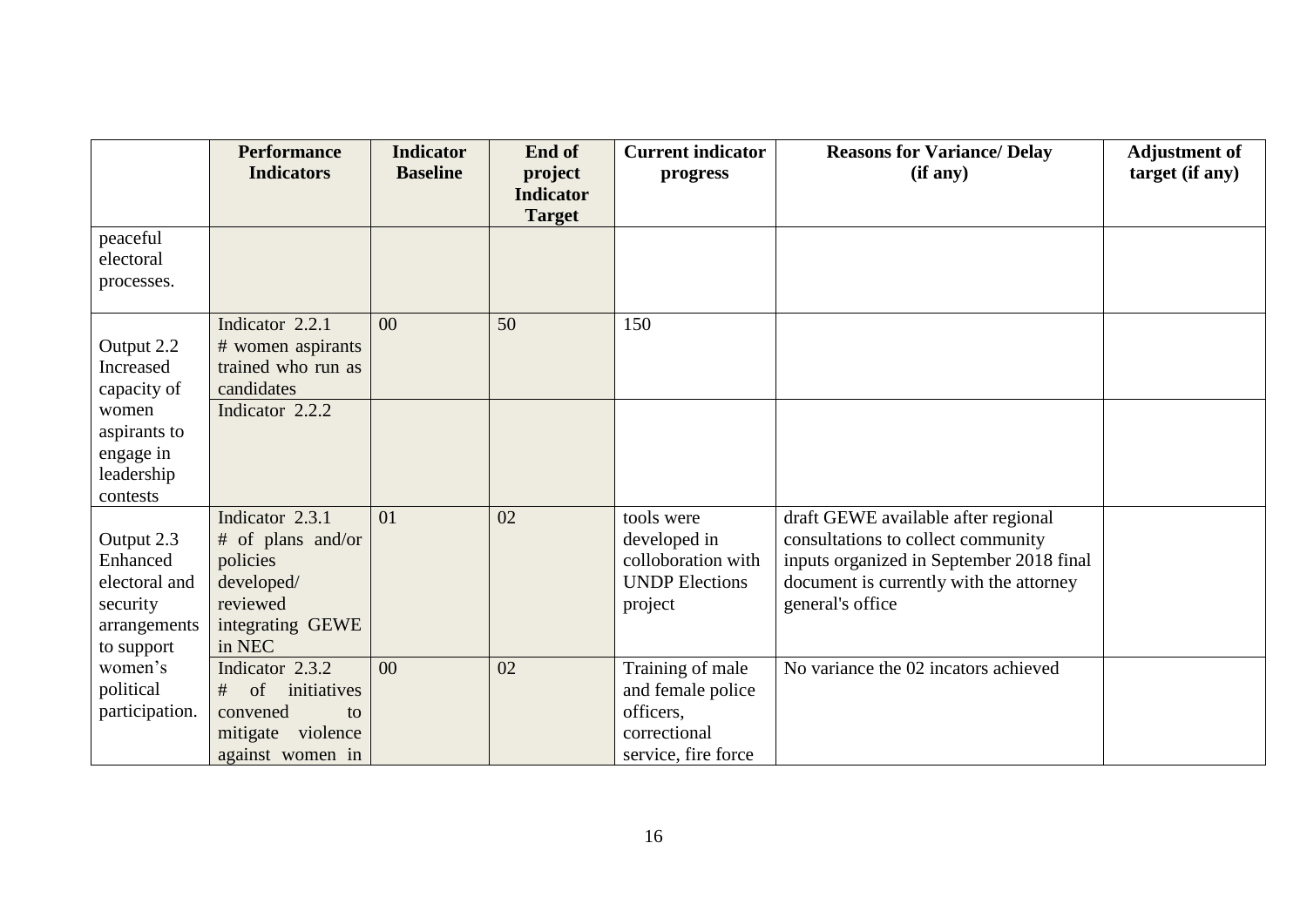|                                                                                         | <b>Performance</b><br><b>Indicators</b> | <b>Indicator</b><br><b>Baseline</b> | End of<br>project | <b>Current indicator</b><br>progress                                                                                                                                                                                                 | <b>Reasons for Variance/ Delay</b><br>(if any) | <b>Adjustment of</b><br>target (if any) |
|-----------------------------------------------------------------------------------------|-----------------------------------------|-------------------------------------|-------------------|--------------------------------------------------------------------------------------------------------------------------------------------------------------------------------------------------------------------------------------|------------------------------------------------|-----------------------------------------|
|                                                                                         |                                         |                                     | <b>Indicator</b>  |                                                                                                                                                                                                                                      |                                                |                                         |
|                                                                                         |                                         |                                     | <b>Target</b>     |                                                                                                                                                                                                                                      |                                                |                                         |
|                                                                                         | the<br>electoral<br>process.            |                                     |                   | officers and<br>chiefdom police<br>and150RuralWom<br>enLeaders&96secu<br>rity<br>personnel(64males<br>&32females)traine<br>d on early warning<br>systems &<br>response, conflict<br>prevention &<br>management &<br>peacebuilding in |                                                |                                         |
|                                                                                         |                                         |                                     |                   | 06 Districts by<br><b>WANEP&amp;MSWG</b><br>CA                                                                                                                                                                                       |                                                |                                         |
| Output 2.4                                                                              | Indicator 2.4.1                         |                                     |                   |                                                                                                                                                                                                                                      |                                                |                                         |
| Increased<br>community<br>awareness<br>and public<br>understandin<br>g about<br>women's | Indicator 2.4.2                         |                                     |                   |                                                                                                                                                                                                                                      |                                                |                                         |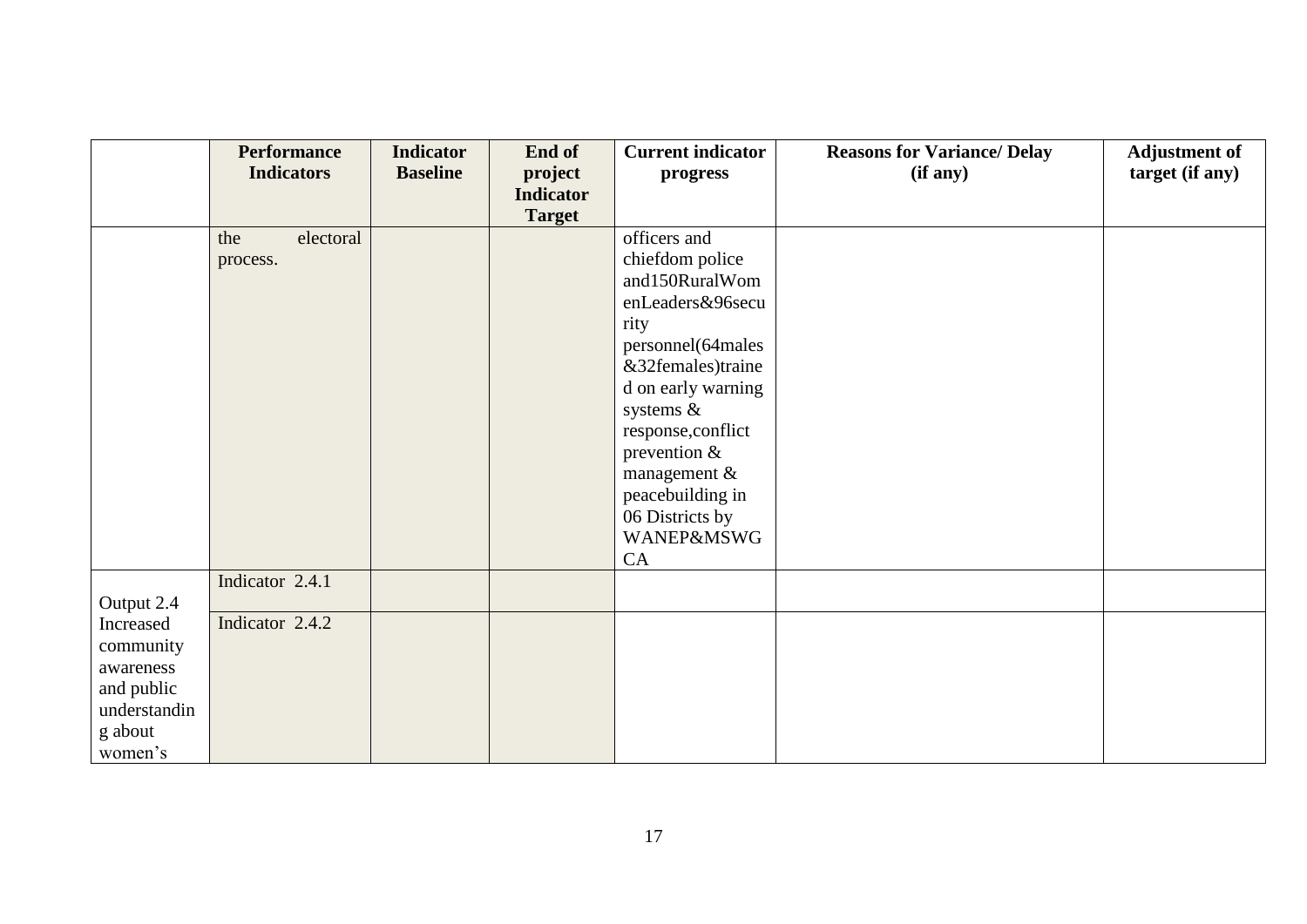|                  | <b>Performance</b>  | <b>Indicator</b> | End of           | <b>Current indicator</b> | <b>Reasons for Variance/ Delay</b>        | <b>Adjustment of</b> |
|------------------|---------------------|------------------|------------------|--------------------------|-------------------------------------------|----------------------|
|                  | <b>Indicators</b>   | <b>Baseline</b>  | project          | progress                 | (if any)                                  | target (if any)      |
|                  |                     |                  | <b>Indicator</b> |                          |                                           |                      |
|                  |                     |                  | <b>Target</b>    |                          |                                           |                      |
| positive         |                     |                  |                  |                          |                                           |                      |
| contributions    |                     |                  |                  |                          |                                           |                      |
| to decision-     |                     |                  |                  |                          |                                           |                      |
| making and       |                     |                  |                  |                          |                                           |                      |
| peacebuildin     |                     |                  |                  |                          |                                           |                      |
| $g$ .            |                     |                  |                  |                          |                                           |                      |
| <b>Outcome 3</b> | Indicator 3.1       | Baseline:        | 30%              | 19.3% (6 out of          | The non passing and enforcement of        |                      |
| Increased        | of<br>$\%$<br>women | 13.8% (4 out     |                  | 31Ministers)             | affirmative bills stressing the 30% quota |                      |
| community        | ministers           | of $29$          |                  |                          | for women in all selective governance     |                      |
| awareness        | appointed<br>to the |                  |                  | 5.5% increase in         | positions. President currently using his  |                      |
| and public       | cabinet             |                  |                  | number of female         | prerogative to appoint and therefore has  |                      |
| understandin     |                     |                  |                  | <b>Cabinet Ministers</b> | additional women as Deputies              |                      |
| g about          |                     |                  |                  | 5 Deputy                 |                                           |                      |
| women's          |                     |                  |                  | Ministers and two        |                                           |                      |
| positive         |                     |                  |                  | high profile but         |                                           |                      |
| contributions    |                     |                  |                  | non Ministerial          |                                           |                      |
| to decision-     |                     |                  |                  | positions-i.e Chief      |                                           |                      |
| making and       |                     |                  |                  | of Protocol and          |                                           |                      |
| peacebuildin     |                     |                  |                  | Presidential             |                                           |                      |
| g.               |                     |                  |                  | Adviser and              |                                           |                      |
|                  |                     |                  |                  | Ambassador at            |                                           |                      |
|                  |                     |                  |                  | Large                    |                                           |                      |
|                  | Indicator 3.2       |                  |                  |                          |                                           |                      |
|                  | Indicator 3.3       |                  |                  |                          |                                           |                      |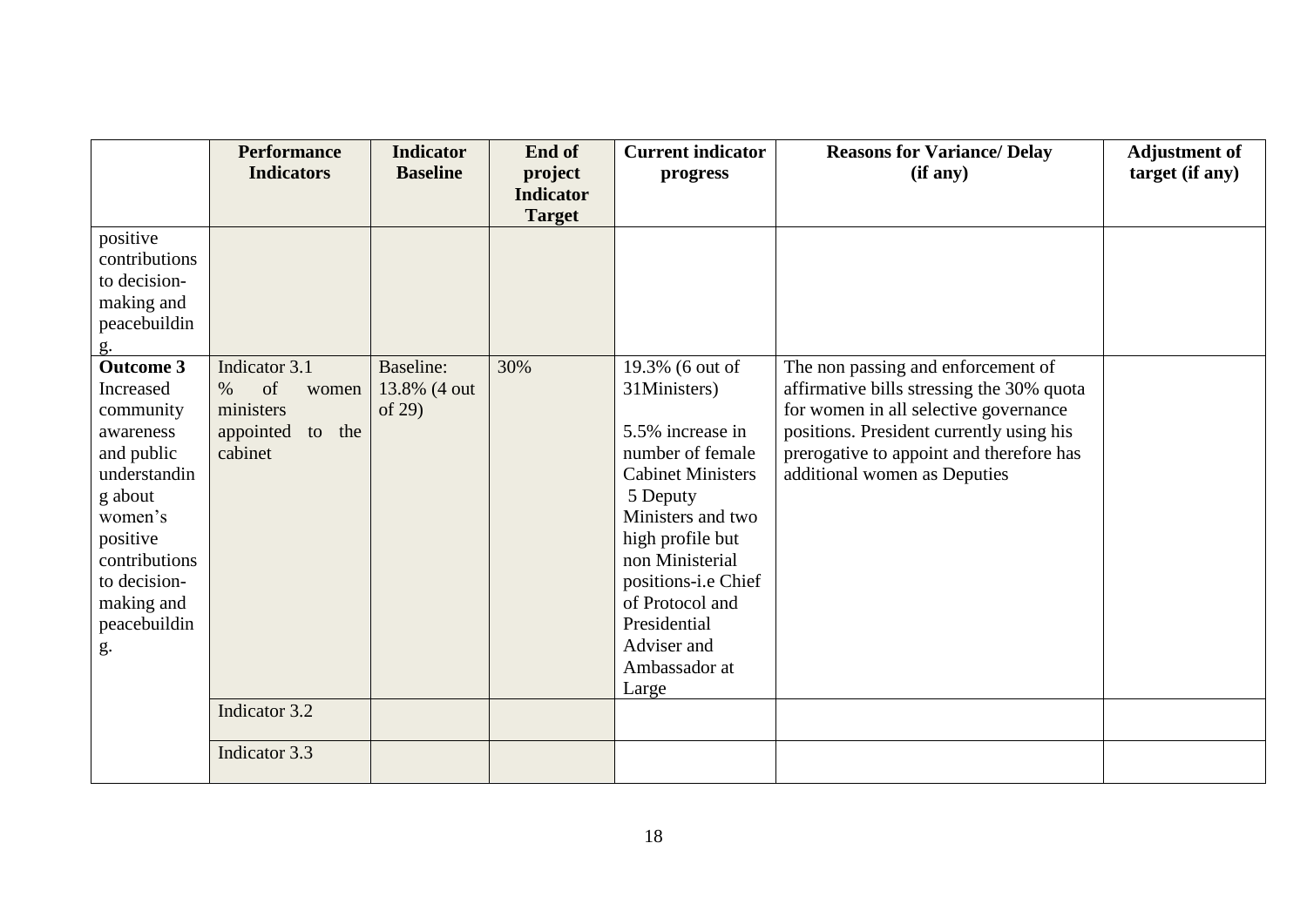|               | <b>Performance</b>          | <b>Indicator</b> | End of           | <b>Current indicator</b>    | <b>Reasons for Variance/ Delay</b>        | <b>Adjustment of</b> |
|---------------|-----------------------------|------------------|------------------|-----------------------------|-------------------------------------------|----------------------|
|               | <b>Indicators</b>           | <b>Baseline</b>  | project          | progress                    | (if any)                                  | target (if any)      |
|               |                             |                  | <b>Indicator</b> |                             |                                           |                      |
|               |                             |                  | <b>Target</b>    |                             |                                           |                      |
| Output 3.1    | Indicator 3.1.1             |                  | $\mathbf{2}$     |                             | This activity was covered under the       |                      |
| Increase in   | # of plans and              |                  |                  |                             | Conflict Prevention project supported by  |                      |
| peacebuildin  | /policies                   |                  |                  |                             | PBF. The project however supported the    |                      |
| g initiatives | developed/reviewe           |                  |                  |                             | Confict Prevention Project to develop     |                      |
| that include  | intergrating<br>$\mathbf d$ |                  |                  |                             | tools to conduct this activity.           |                      |
| men and       | <b>GEWE</b> in NEC          |                  |                  |                             |                                           |                      |
| women at the  | Indicator 3.1.2             | $\Omega$         | 9                | 5 Women's                   | These are the women groups known for      |                      |
| community     | of<br>women's<br>#          |                  |                  | organisations have          | community engagement on peace             |                      |
| level         | organiations                |                  |                  | been capacitated to         | building especially pre, during and post  |                      |
|               | capacitated<br>to           |                  |                  | contrbute to                | elections and ususally contributes to the |                      |
|               | contrbute<br>to             |                  |                  | peacebuilding in            | implementation of the UNSCR 1325          |                      |
|               | peacebuilding               |                  |                  | 10 districts, These         | national action plan.                     |                      |
|               |                             |                  |                  | include                     |                                           |                      |
|               |                             |                  |                  | MAWOPNET,                   |                                           |                      |
|               |                             |                  |                  | APPWA, 50/50                |                                           |                      |
|               |                             |                  |                  | Group, WIMSAL,              |                                           |                      |
|               |                             |                  |                  | $\text{Now}(\text{SL})$ , . |                                           |                      |
|               |                             |                  |                  | Gender adocates             |                                           |                      |
|               |                             |                  |                  | have been trained           |                                           |                      |
|               |                             |                  |                  | to resolve conflicts        |                                           |                      |
|               |                             |                  |                  | in their                    |                                           |                      |
|               |                             |                  |                  | communities                 |                                           |                      |
| Output 3.2    | Indicator 3.2.1             |                  |                  |                             |                                           |                      |
| increased     | Indicator 3.2.2             | 100              | 3000             | 3000 male                   | the target was meet reaching 3000 male    |                      |
| advocacy and  |                             |                  |                  |                             |                                           |                      |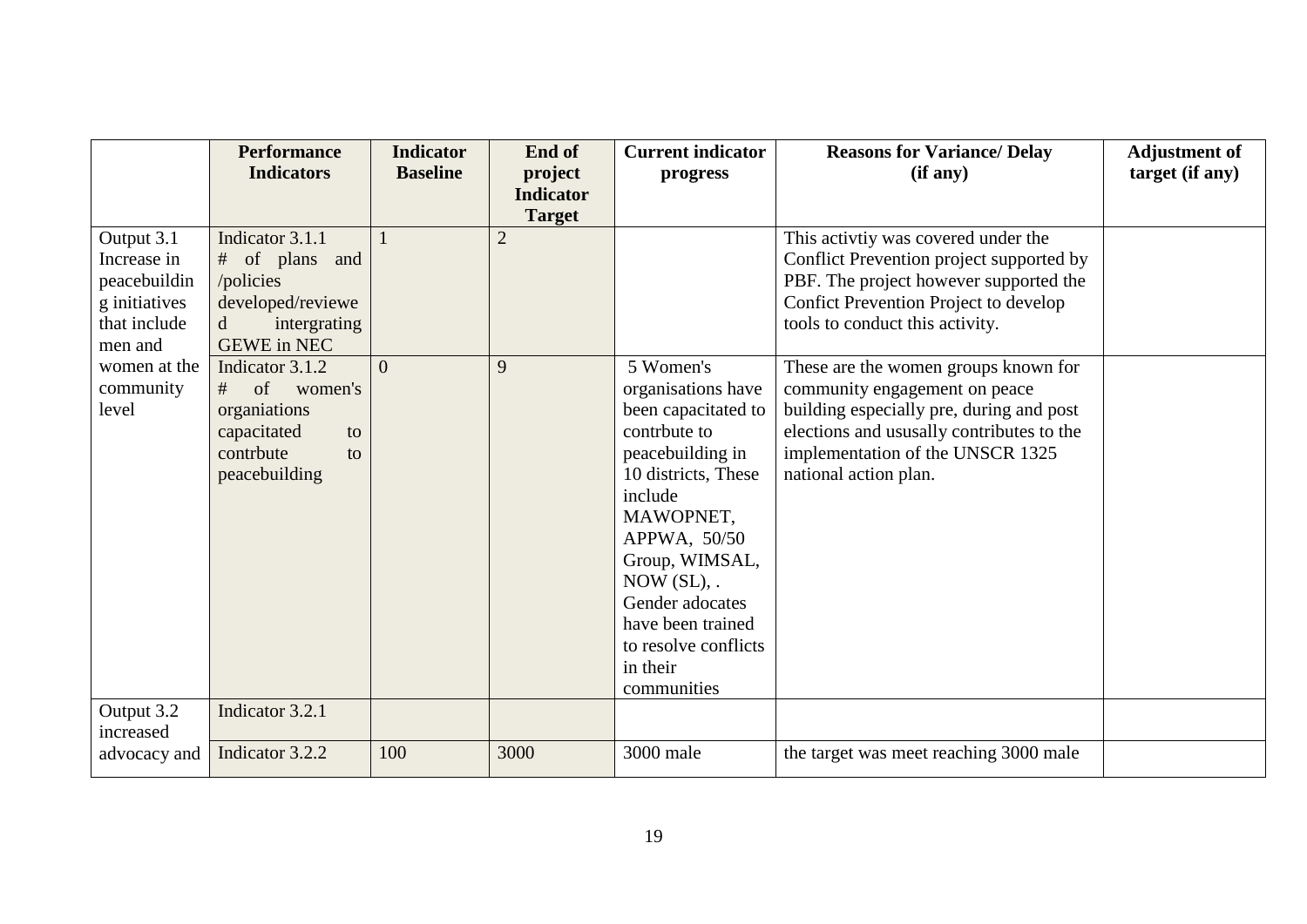|                                                                                                         | <b>Performance</b><br><b>Indicators</b>                                                                                                                    | <b>Indicator</b><br><b>Baseline</b> | End of<br>project<br><b>Indicator</b> | <b>Current indicator</b><br>progress                                                                                                                                                                                                                                                                                                          | <b>Reasons for Variance/ Delay</b><br>(if any)     | <b>Adjustment of</b><br>target (if any) |
|---------------------------------------------------------------------------------------------------------|------------------------------------------------------------------------------------------------------------------------------------------------------------|-------------------------------------|---------------------------------------|-----------------------------------------------------------------------------------------------------------------------------------------------------------------------------------------------------------------------------------------------------------------------------------------------------------------------------------------------|----------------------------------------------------|-----------------------------------------|
|                                                                                                         |                                                                                                                                                            |                                     | <b>Target</b>                         |                                                                                                                                                                                                                                                                                                                                               |                                                    |                                         |
| public<br>support for<br>women's<br>leadership<br>within<br>political<br>insitutions by<br>male leaders | # of male public<br>political<br>and<br>leaders publically<br>committed to act<br>through<br><b>HEFORSHE</b> (male<br>for<br>engagement<br>gender equality |                                     |                                       | champions (<br>political and<br>public) leaders<br>signed up the<br>HEFORSHE to<br>support gender<br>equality. One of<br>such is the<br>president who has<br>signed up and<br>boldly make a<br>public declaration<br>to support gender<br>equality. Several<br>others including<br>male<br>parliamentarians,<br>councillors,<br>teachers etc. | allies as champions to support gender<br>equality. |                                         |
| Output 3.3                                                                                              | Indicator 3.3.1                                                                                                                                            |                                     |                                       |                                                                                                                                                                                                                                                                                                                                               |                                                    |                                         |
|                                                                                                         | Indicator 3.3.2                                                                                                                                            |                                     |                                       |                                                                                                                                                                                                                                                                                                                                               |                                                    |                                         |
| Output 3.4                                                                                              | Indicator 3.4.1                                                                                                                                            |                                     |                                       |                                                                                                                                                                                                                                                                                                                                               |                                                    |                                         |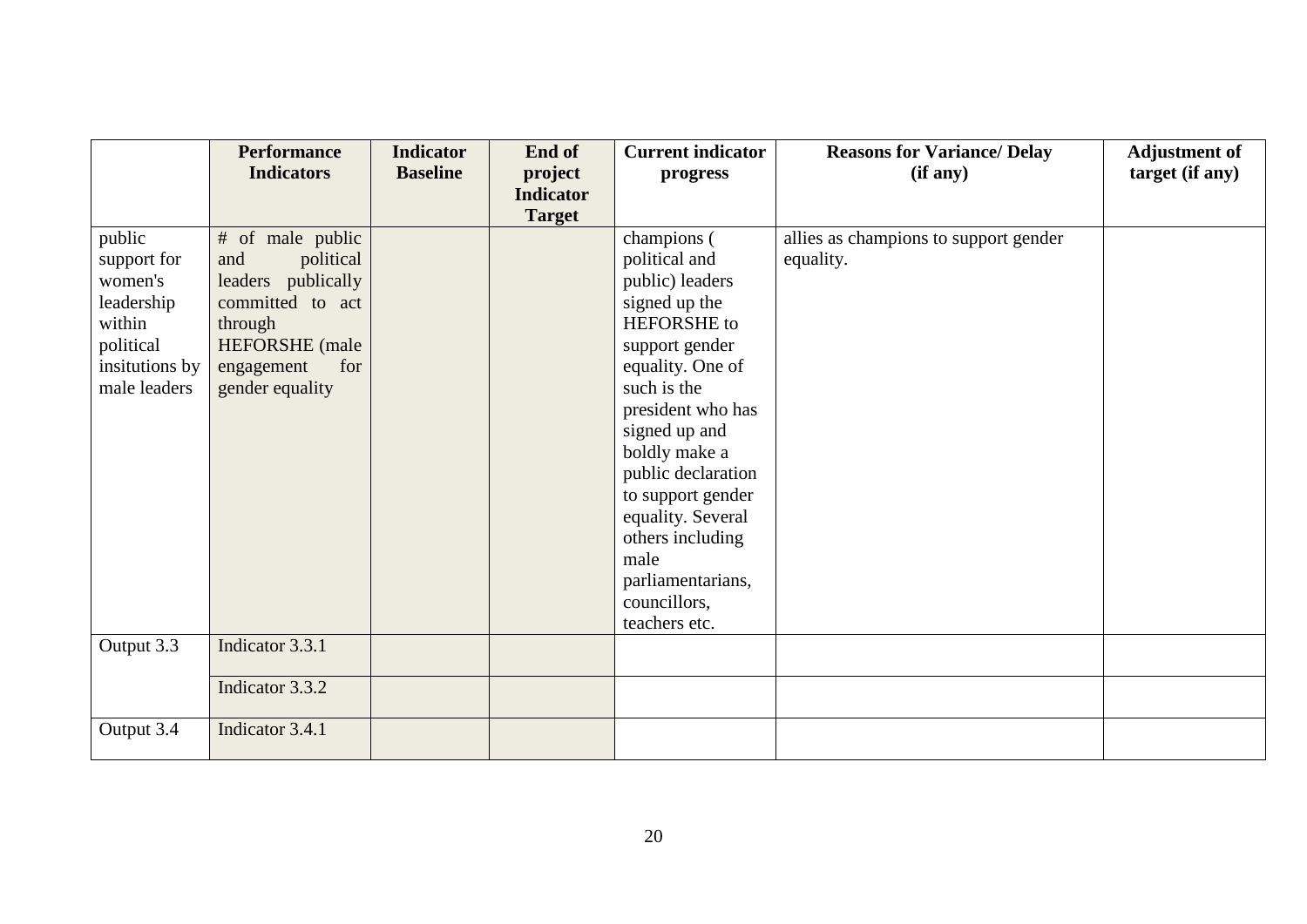|                  | <b>Performance</b><br><b>Indicators</b> | <b>Indicator</b><br><b>Baseline</b> | End of<br>project<br><b>Indicator</b><br><b>Target</b> | <b>Current indicator</b><br>progress | <b>Reasons for Variance/ Delay</b><br>(if any) | <b>Adjustment of</b><br>target (if any) |
|------------------|-----------------------------------------|-------------------------------------|--------------------------------------------------------|--------------------------------------|------------------------------------------------|-----------------------------------------|
|                  | Indicator 3.4.2                         |                                     |                                                        |                                      |                                                |                                         |
| <b>Outcome 4</b> | Indicator 4.1                           |                                     |                                                        |                                      |                                                |                                         |
|                  | Indicator 4.2                           |                                     |                                                        |                                      |                                                |                                         |
|                  | Indicator 4.3                           |                                     |                                                        |                                      |                                                |                                         |
| Output 4.1       | Indicator 4.1.1                         |                                     |                                                        |                                      |                                                |                                         |
|                  | Indicator 4.1.2                         |                                     |                                                        |                                      |                                                |                                         |
| Output 4.2       | Indicator 4.2.1                         |                                     |                                                        |                                      |                                                |                                         |
|                  | Indicator 4.2.2                         |                                     |                                                        |                                      |                                                |                                         |
| Output 4.3       | Indicator 4.3.1                         |                                     |                                                        |                                      |                                                |                                         |
|                  | Indicator 4.3.2                         |                                     |                                                        |                                      |                                                |                                         |
| Output 4.4       | Indicator 4.4.1                         |                                     |                                                        |                                      |                                                |                                         |
|                  | Indicator 4.4.2                         |                                     |                                                        |                                      |                                                |                                         |